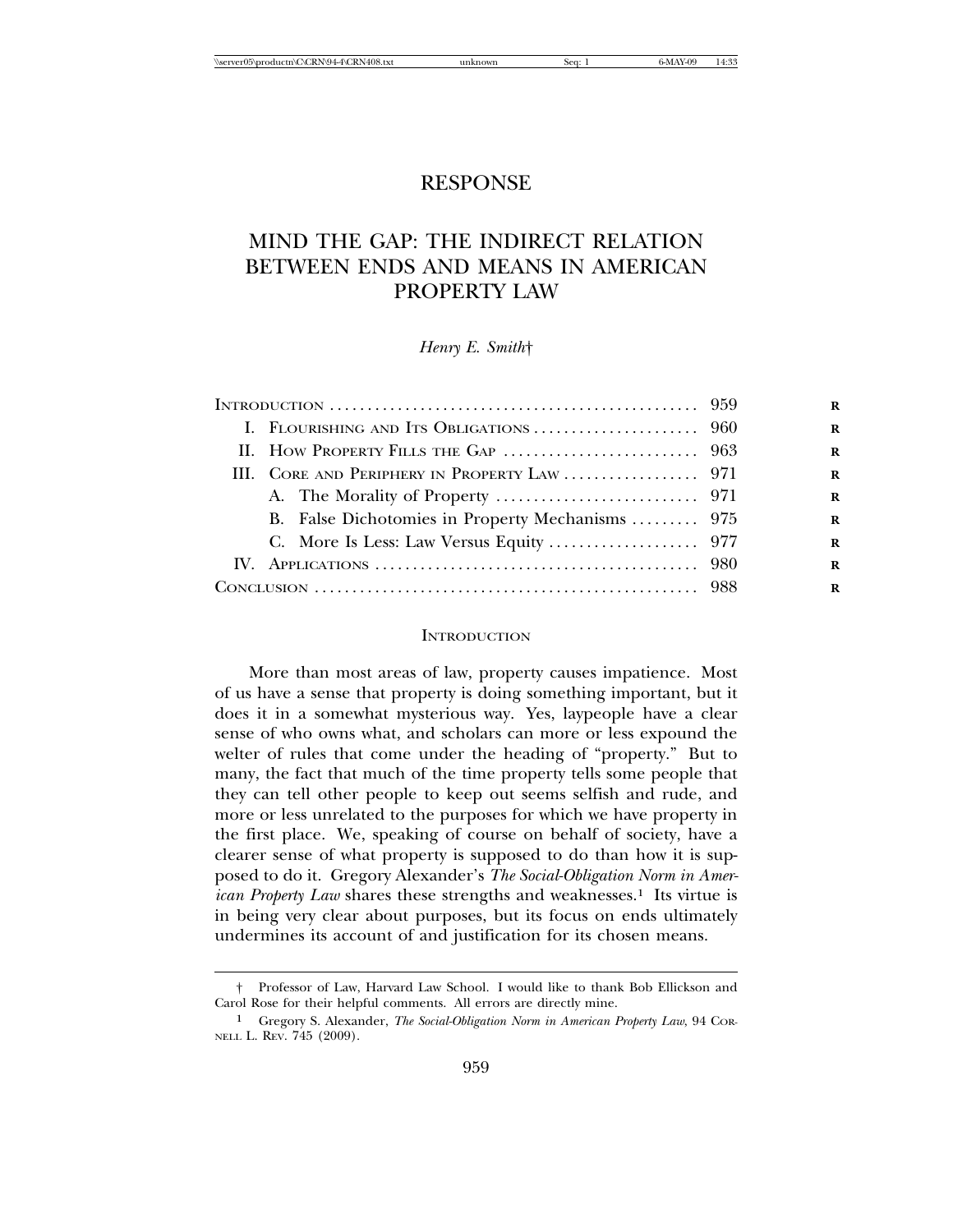## FLOURISHING AND ITS OBLIGATIONS

Professor Alexander's article convincingly argues for an inspiring moral vision of the interests served by property. He most basically argues for the primacy of human flourishing and specifically taps into the capabilities approach developed by Martha Nussbaum and Amartya Sen.<sup>2</sup> Like Eduardo Peñalver's invocation of virtue ethics in this issue,<sup>3</sup> Alexander's reliance on human flourishing can be located in a broad constellation of multivalue theories: there are multiple types of capabilities (or virtues) that need to be promoted that cannot be compared or traded off directly against each other in any fully specifiable way. It is hard to be against human flourishing, and a concept that is in one form or another central to Aristotle, $4$  Aquinas, $5$ Catholic social thought, $6 \text{ modern virtue ethics}, 7 \text{ some forms of natural}$ law, $8$  and the capabilities approach $9$  must have something going for it, but one can question the degree of consensus required for implementation in a legal regime. In particular, I want to suggest that some of the approaches that Alexander lumps together as opposed to the social-obligation approach—usually under the banner of law and economics—are not so much incompatible with human flourishing as an end but instead disagree on the means to get there.

In general terms, one means for promoting human flourishing that Alexander emphasizes is imposing a set of obligations on owners.

<sup>2</sup> *See, e.g.*, MARTHA C. NUSSBAUM, WOMEN AND HUMAN DEVELOPMENT: THE CAPABILI-TIES APPROACH (2000); AMARTYA SEN, COMMODITIES AND CAPABILITIES (1985); AMARTYA SEN, DEVELOPMENT AS FREEDOM (1999); Alexander, *supra* note 1, at 762–65; *see also* THE QUALITY **R** OF LIFE (Martha C. Nussbaum & Amartya Sen eds., 1993) (evaluating different standards

and conceptions of quality of life). <sup>3</sup> Eduardo Penalver, ˜ *Land Virtues*, 94 CORNELL L. REV. 821 (2009). <sup>4</sup> ARISTOTLE, NICOMACHEAN ETHICS bk. VIII, ch. 13, § 6 (Terence Irwin trans., Hackett Publ'g Co. 2d ed. 1999) (n.d.).

<sup>&</sup>lt;sup>5</sup> 1 ST. THOMAS AQUINAS, SUMMA THEOLOGICA pt. I, q. 2, art. 3 (Fathers of the English Dominican Province trans., Benziger Bros. 2d revised ed. 1920) (1265–1273).

See, e.g., CAN. CONF. OF CATHOLIC BISHOPS, A PASTORAL LETTER ON THE CHRISTIAN ECOLOGICAL IMPERATIVE FROM THE SOCIAL AFFAIRS COMMISSION para. 7 (2003), *available at* http://www.cccb.ca/site/Files/pastoralenvironment.pdf ("[I]n Catholic social thought, the common good should be conceived as the sustenance and flourishing of life for all beings and for future generations."); Mark A. Sargent, *Utility, the Good and Civic Happiness: A Catholic Critique of Law and Economics*, 44 J. CATH. LEGAL STUD. 35, 52 (2005); *see also* MICHAEL NOVAK, THE CATHOLIC ETHIC AND THE SPIRIT OF CAPITALISM 147–68 (1993) (critiquing current versions of Catholic social thought and developing Catholic social ethic including an account of human flourishing).

<sup>7</sup> *See, e.g.*, ROSALIND HURSTHOUSE, ON VIRTUE ETHICS (1999); ALASDAIR MACINTYRE AFTER VIRTUE: A STUDY IN MORAL THEORY (Univ. Notre Dame Press 3d ed. 2007) (1981); PHILIPPA FOOT, *Virtues and Vices, in* VIRTUES AND VICES AND OTHER ESSAYS IN MORAL PHILOS-OPHY 1, 1 (2002); Peñalver, *supra* note 3, at 864–66.

<sup>8</sup> *See, e.g.*, JOHN FINNIS, NATURAL LAW AND NATURAL RIGHTS (1980); Robert P. George, *Natural Law*, 31 HARV. J.L. & PUB. POL'Y 171, 172 (2008). <sup>9</sup> *See* sources cited *supra* note 2. **<sup>R</sup>**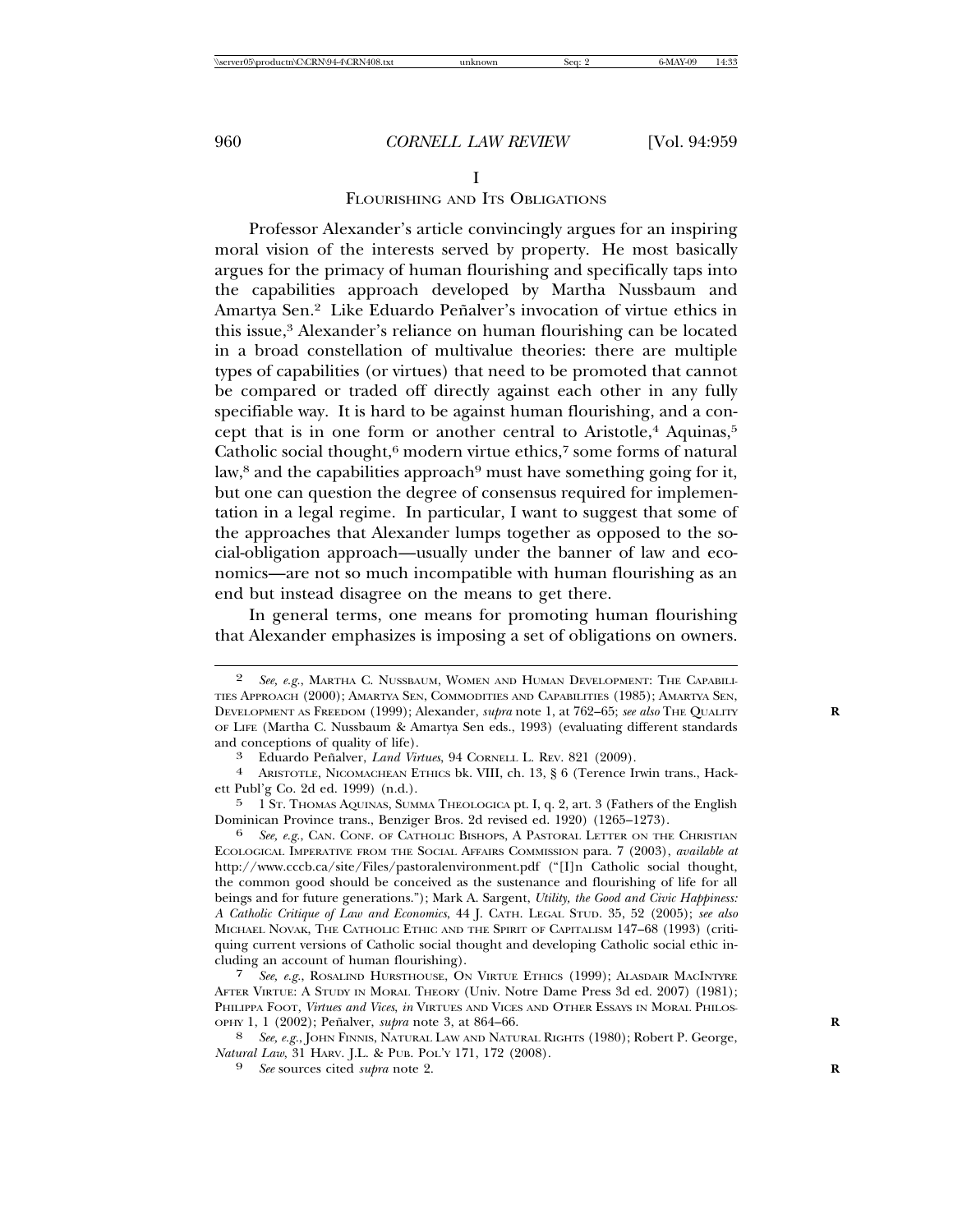Alexander sees this as one overarching obligation, or obligation norm, that owners must furnish others the means to flourish if their property has a sufficient nexus to the need.10 Unfortunately, Alexander does not tell us with much specificity what constitutes such a nexus. Instead, he believes that such questions should not be answered in an "up-front and across-the-board" way at all.11 Only when the needs of specific people (or types of people) come into view can we evaluate their needs in terms of the nexus required between those needs and the property in question. Presumably, the greater and more dire the need, the more attenuated the connection between that need and the property we can tolerate. Thus, even in the doctrine of necessity, the individual claiming necessity may do so even if the owner whose property is being used has not done anything to cause the necessity.<sup>12</sup> In the prototypical situations of a person trapped on a snowy mountain needing the food in the vacant cabin or the ship about to be caught in the storm next to an unoccupied dock, the cabin or dock owner did not cause the blizzard or the storm—or the hiker's hunger or the ship's susceptibility to sink. Nevertheless, the proximity and the lack of better alternatives make such emergencies come within the narrow necessity doctrine.13

Alexander would like to see this approach widened considerably, so that owners of historic buildings are obligated not to destroy important aspects of a common culture14 and owners of beaches are obligated to welcome in the public for recreational purposes.<sup>15</sup> Flourishing requires aesthetically pleasing old buildings and public beaches. What is less clear is why the owners of those buildings and beaches should provide them at personal expense, rather than the government funding them by taxing other comparably wealthy citizens. One candidate for nexus Alexander does rule out: unlike Hanoch Dagan, Alexander is not looking for some generalized or even attenuated version of reciprocity of advantage.16 Under the social-obligation norm, we need not assure ourselves that the owners of Grand

<sup>10</sup> Alexander, *supra* note 1, at 780, 781–82, 795–96, 798–99, 807–08.<br>
11 *Id* at 751

<sup>11</sup> *Id.* at 751.<br>12 *See W* PAC

See W. PAGE KEETON ET AL., PROSSER AND KEETON ON THE LAW OF TORTS § 24, at 146–48 (5th ed. 1984); Henry E. Smith, *Self-Help and the Nature of Property*, 1 J.L. ECON. & POL'Y 69, 83, 91 (2005).

<sup>13</sup> *See* KEETON ET AL., *supra* note 12, § 24, at 146–47. Necessity also permits individuals **R** to engage in routine small-scale invasions like retrieving wandering pet cats and stepping onto a parcel to avoid an obstruction in a road. *See* RESTATEMENT (SECOND) OF TORTS § 197 cmt. c (1965). <sup>14</sup> Alexander, *supra* note 1, at 791–92, 794–96. **<sup>R</sup>**

<sup>15</sup> *Id.* at 804–07.

<sup>16</sup> *Id.* Part II; Hanoch Dagan, *Just Compensation, Incentives, and Social Meanings*, 99 MICH. L. REV. 134, 136 (2000) ("A takings doctrine attuned to the virtues of social responsibility and equality . . . . should start with a rule of long-term reciprocity of advantage . . . ."); *see also* Hanoch Dagan, *The Social Responsibility of Ownership*, 92 CORNELL L. REV. 1255, 1266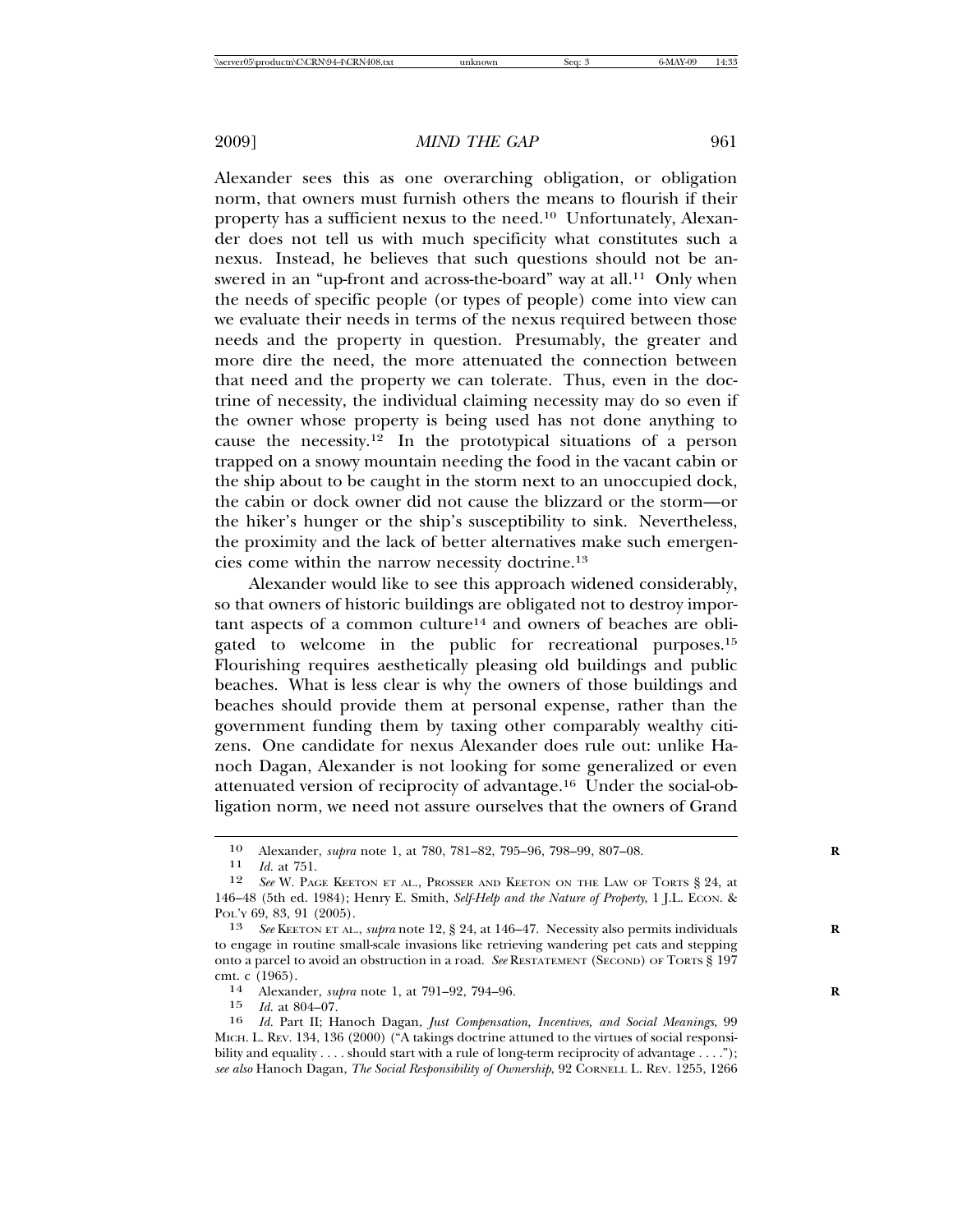Central Terminal will benefit from increased tourism or share sufficiently from the ambience of New York City before we are comfortable imposing an obligation on them.17 But the unanswered question from such owners will still be, "Why me?"

Professor Alexander is right that the obligations of ownership often receive too little attention.18 But he goes further than this. In his view, the appearances that social obligations make in American property law are too sporadic and unsystematic.19 He believes that property law must instead make constant reference to goals, in particular the goal of human flourishing. He believes that the emphasis on flourishing stands in stark contrast to the conventional law-and-economics approach, which forms a convenient foil.20 Law and economics does have a tendency (but a decreasing one, I would argue) to adopt a crude, narrowly focused utilitarianism in which individual situations or specific legal rules are evaluated in wealth-maximizing or welfare terms.<sup>21</sup> And Alexander is right that this highly specific utilitarianism is problematic from a moral point of view. For one thing, the atomizing of property rights into sticks in the bundle, which is a characteristic tendency of this version of law and economics, does not accord with lay intuitions about the wrongness of theft.22 Nor is reciprocity of causation consistent with people's intuitions about who has harmed whom.<sup>23</sup> But I will argue the focus on wealth or welfare maximization is less problematic than it may appear so long as we realize how partial it is in various ways.

I would suggest that the constant reference to ends makes Alexander's social-obligation theory eerily similar to the kind of law and economics he decries. Both Alexander and the narrow version of law and economics he criticizes deny the "gap" between means and ends in property. Law and economics evaluates individual legal rules according to whether they serve the overall maximization of wealth or

19 *See* Alexander, *supra* note 1, at 748. **R**

23 *Id.* at 1860–66.

<sup>(2007) (</sup>discussing long-term reciprocity); Hanoch Dagan, *Takings and Distributive Justice*, 85 VA. L. REV. 741, 771 (1999) (discussing long-term reciprocity and social responsibility).

<sup>17</sup> Alexander, *supra* note 1, at 793–96. **R**

<sup>18</sup> These include the duty to pay taxes and special assessments, the occasional duty to pay restitution for benefits conferred by good faith mistaken improvers, duties of lateral support, duties to control uses that would constitute nuisances, and specific duties to maintain adjacent infrastructure such as trimming overhanging trees and shoveling sidewalks. Landowners and the authors who write for them are aware of these issues. *See, e.g.*, CORA JORDAN, NEIGHBOR LAW: FENCES, TREES, BOUNDARIES & NOISE (4th ed. 2001) (describing general duties that landowners are legally obligated to satisfy).

<sup>20</sup> *See id.* at 748–51.

<sup>21</sup> Thomas W. Merrill & Henry E. Smith, *The Morality of Property*, 48 WM. & MARY L. REV. 1849, 1867 (2007).

<sup>22</sup> *Id.* at 1852–60.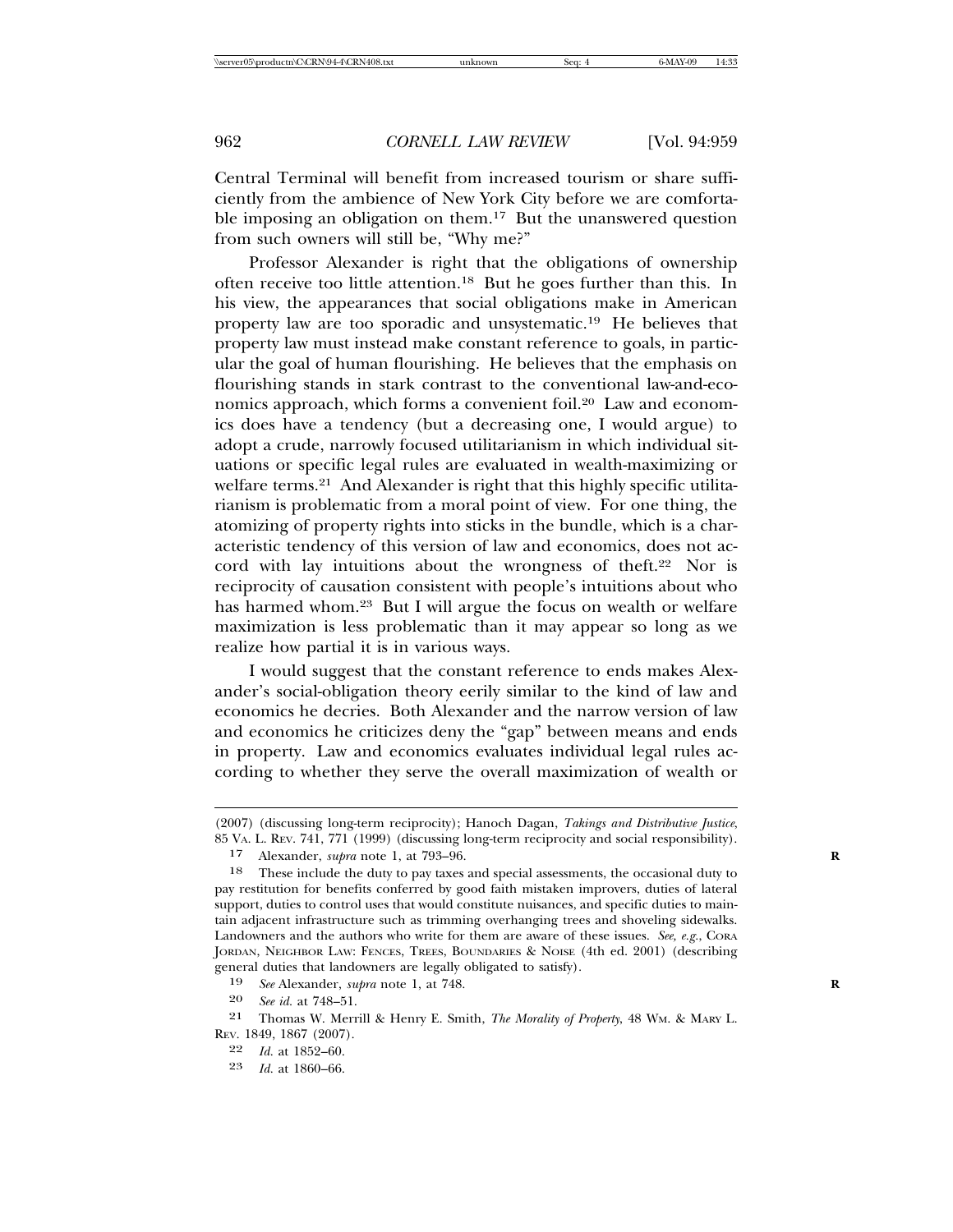social welfare.24 This focus has led law and economics to embrace the bundle-of-rights picture because it conveniently chops up property questions into bite-sized portions, allowing us to frame the analysis in terms of who should be able to do what with respect to the thing in question. For this atomized, bundle-based view, the name of the game is the system of carrots and sticks to which the primary actors will respond, rather than the right to a "thing" that is central to traditional property law (and lay views of property). Sometimes this system of incentives takes the form of *ex post* tweaking of existing property rights, and sometimes the form of highly particularized mechanisms to induce *ex ante* behavior.25 Although Alexander would like to jettison the bundle-of-rights picture of property,26 his focus is likewise use by use, conflict by conflict.

Alexander rightly sees ownership as involving obligations as well as rights, but as I will argue, he gives short shrift to the rights aspect of property. Alexander correctly criticizes certain utilitarian approaches associated with law and economics as being too un-attuned to moral questions. He laments that social obligation appears only implicitly in property law and that there is a "gap" between property law and human flourishing. I will argue, however, that far from being problems, this implicitness and gappiness is the strength of a property law that promotes flourishing.

#### II

## HOW PROPERTY FILLS THE GAP

Property is an area of law that has gappiness at its core. Exclusion rights serve interests in use only indirectly, but there is a reason for this. Constant reference to these interests would undermine property's advantages of solving problems wholesale and coordinating the activities of often-anonymous actors. These advantages, to which I return below, are easy to overlook, and Alexander is by no means alone in leaving them out of the picture. Much of the kind of law and economics Alexander takes as his foil likewise treats property as a branch of contract or tort, with no special character as a right to a thing that is good against the world.

What such approaches share with Alexander's view is a lack of appreciation for the virtue of deciding many questions up front and across the board. Why is the interaction between polluter and resident asymmetrical in the sense that the default package of rights gives a resident the right to be free from pollution but polluters need an

<sup>24</sup> *See* Alexander, *supra* note 1, at 748–49. **R**

<sup>25</sup> *See id.* at 750–51.

<sup>26</sup> *Id.* at 800–01.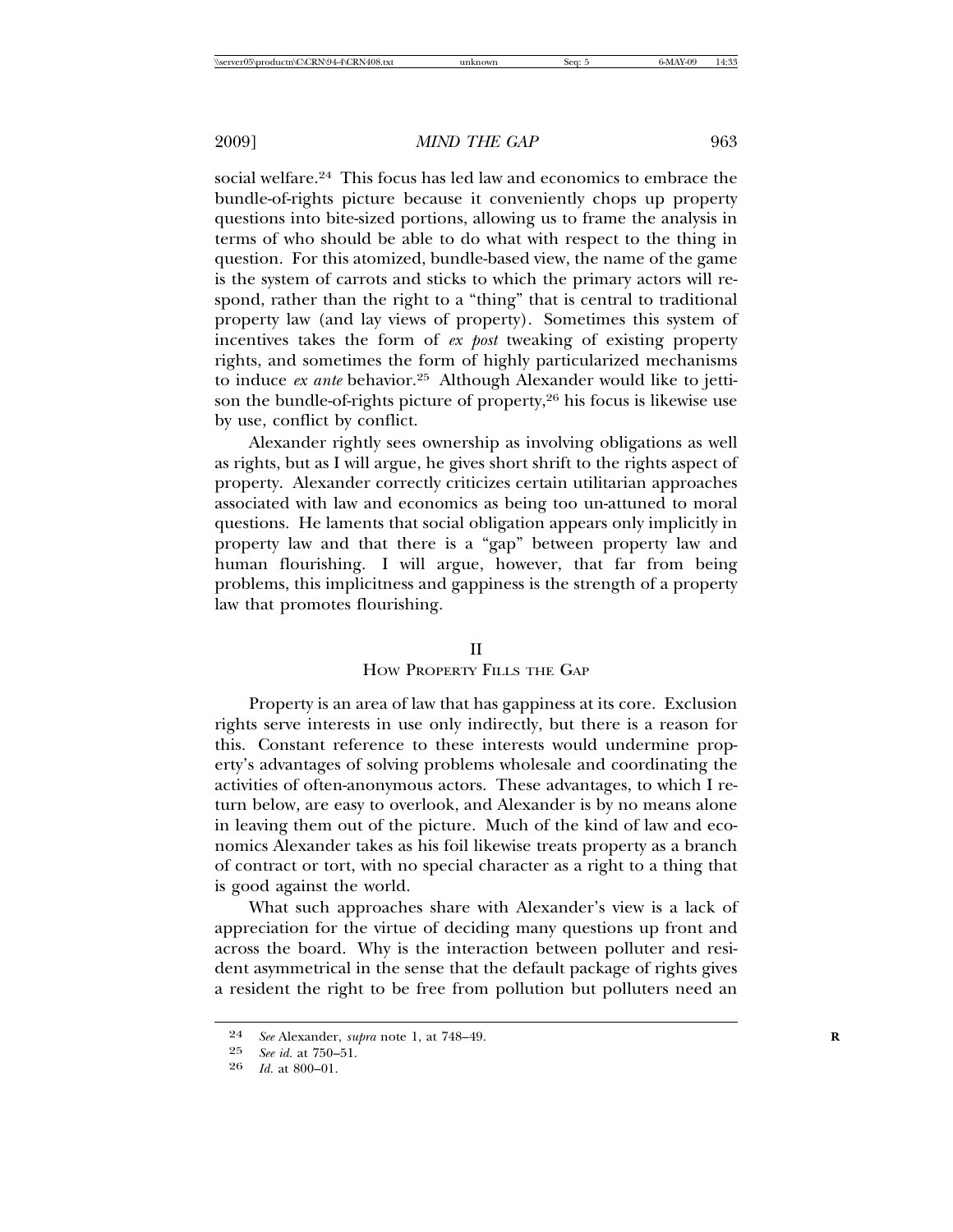easement to have the "right to pollute"?27 Because the default package is lumpy, it sweeps in all sorts of as-yet-unspecified uses and potential interactions and declares the owner the winner—the gatekeeper who can decide who gets to do what. This economizes on information costs for duty holders and officials.28 But exclusion is a means to an end and not an end in itself, and is far from absolute even as a means. No one except a fetishist would believe that exclusion is a positive good, but the right to exclude indirectly serves a wide—and, crucially, only vaguely specified—set of interests.29 Because the owner has the right to exclude, the owner usually can use the property for a variety of uses without answering to outsiders. The owner of land can live there, read a book, park his car, and grow crops, etc., without consulting with anyone else. These interests are *why* we want to have property—and they do promote human flourishing—but the whole point of the basic exclusion mechanism is to avoid having to delineate rights directly in terms of these interests.

But the right to exclude is not the end of the story and does not always have the last word.30 When an issue is important enough and bargains will not or should not happen, then owners' rights must give way to larger social interests. This has happened in such varied contexts as airplane overflights,  $31$  necessity,  $32$  and antidiscrimination.  $33$ 

The resulting pattern is that property's core is a right to things against the world, which is a rough first cut at dealing with a wide, indefinite, and open-ended set of problems by delegating decisions over the use of property to owners who have better information about it. But the presumption in favor of this delegation is rebuttable. Where problems are important enough and cannot be solved better in a different way, we start to use more tailored solutions—governance—that make more direct reference to the ends that we collec-

at 76–80. <sup>30</sup> *But cf.* Thomas W. Merrill, *Property and the Right to Exclude*, 77 NEB. L. REV. 730, 731 (1998) (attempting to reduce much of property to elaborations of the right to exclude).

See, e.g., United States v. Causby, 328 U.S. 256, 260 (1942) (discussing how highaltitude flights do not violate landowners' rights under *ad coelum* doctrine); Hinman v. Pac. Air Transp., 84 F.2d 755, 759 (9th Cir. 1936) (affirming dismissal of landowner's claims against airlines in connection with overflights); *see also* THOMAS W. MERRILL & HENRY E. SMITH, PROPERTY: PRINCIPLES AND POLICIES 9–15 (2007) (discussing law of airplane overflights).<br> $32 \text{ See } 6$ 

32 *See, e.g.*, Ploof v. Putnam, 71 A. 188, 189 (Vt. 1908); Smith, *supra* note 12, at 82–83; **R** *see also* MERRILL & SMITH, *supra* note 31, at 439–42 (discussing law of necessity in property). **R**

33 *See, e.g.*, Fair Housing Act, 42 U.S.C. §§ 3601–3619 (2000); *see also* MERRILL & SMITH, *supra* note 31, at 456–80 (discussing antidiscrimination law in property).

<sup>27</sup> *See* Smith, *supra* note 12, at 70–76. **R**

<sup>28</sup> *See id.* at 78–79.

See, e.g., J.W. HARRIS, PROPERTY AND JUSTICE 30-32 (1996) (analyzing property as an "open ended set of use-privileges" protected by "trespassory rules"); J.E. PENNER, THE IDEA OF PROPERTY IN LAW 68–74 (1997); Henry E. Smith, *Exclusion Versus Governance: Two Strategies for Delineating Property Rights*, 31 J. LEGAL STUD. S453, S469 (2002); Smith, *supra* note 12, **R**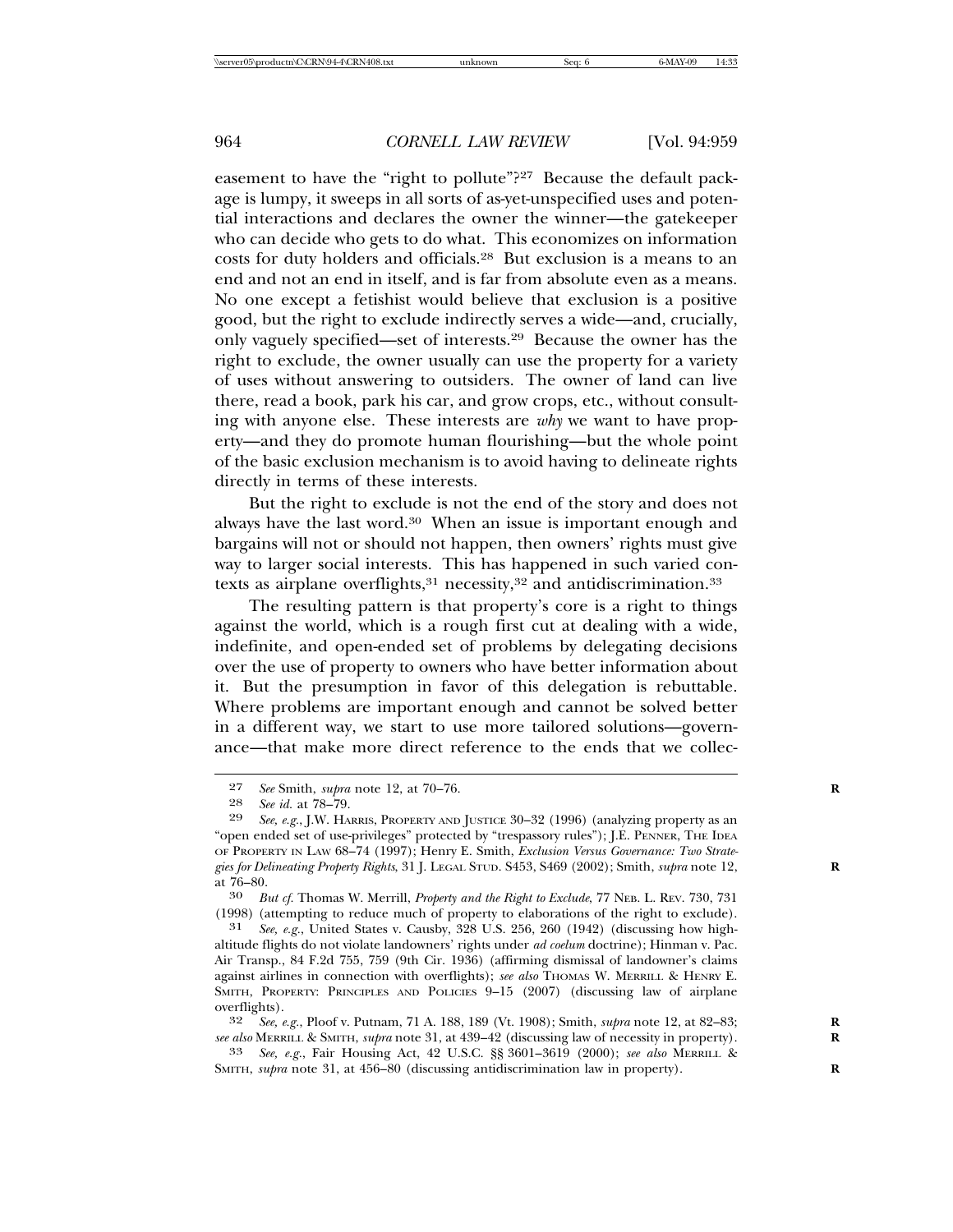tively want to see served.<sup>34</sup> Much argument over property rights revolves around how easily and for what purposes society should override this presumptive delegation to the gatekeeper owner.35 But regardless of how these questions are answered, the overall structure could be regarded as constructed of a core and periphery—a reality that seems to offend the sensibilities of Alexander and others who would like to see the end of flourishing more in direct view.36 Or perhaps these scholars believe that every application of a rule or standard expresses an entire world view of individualism or altruism,<sup>37</sup> but sometimes the practicalities dominate—the idea of using *ex post* standards all the time, as Alexander can be read as advocating, would seem to raise information costs to the breaking point. In my view, it is only because the basic exclusionary regime is taken for granted that this core-and-periphery architecture is seen to signal the lack of importance of the interests that come through at the "periphery." On the contrary, these interests' importance enables them to come though the heavy gravitational pull of the exclusionary regime generally used to solve the basic need for stability and coordination.

Like many looking for a culprit for the law's lack of attention to social obligation, Professor Alexander thinks he has found one in law and economics.38 Specifically, Alexander has in mind the particular strain of law and economics that focuses on any quantity measurable on a single scale such as wealth maximization or social welfare. He further implies that the single-minded pursuit of a scalar value, even if it reflects multiple considerations, elevates markets over community and causes too much deference to owners in pursuit of market values.39

Although law and economics can become myopic, its myopia does not necessarily lead to deference to owners. If wealth maximization were the goal, a social planner with good information about wealth would be able to set "prices" or make allocative decisions directly. The issue of whether the government or owners should decide

<sup>34</sup> *See* Smith, *supra* note 29, at S454–55 (comparing exclusion and governance). **R**

<sup>35</sup> *See* Henry E. Smith, *Exclusion and Property Rules in the Law of Nuisance*, 90 VA. L. REV. 965, 1040–45 (2004).

<sup>36</sup> Alexander, *supra* note 1, at 741–48; Duncan Kennedy, *Form and Substance in Private* **R** *Law Adjudication*, 89 HARV. L. REV. 1685, 1737 (1976) (describing classical legal theory as concerned with identifying "core" individual legal freedoms and a "periphery" of limitations on those freedoms, and modern legal theory as dissolving the distinction between core and periphery).

<sup>37</sup> Kennedy, *supra* note 36, at 1685 (arguing that, in the private law context, individu- **R** alists favor rules and altruists favor standards).

<sup>38</sup> *See, e.g.*, ANTHONY T. KRONMAN, THE LOST LAWYER: FAILING IDEALS OF THE LEGAL PROFESSION 225–40, 265–66 (1993) (arguing that law and economics and prudentialism are in conflict).

<sup>39</sup> Alexander, *supra* note 1, at 750–51. **R**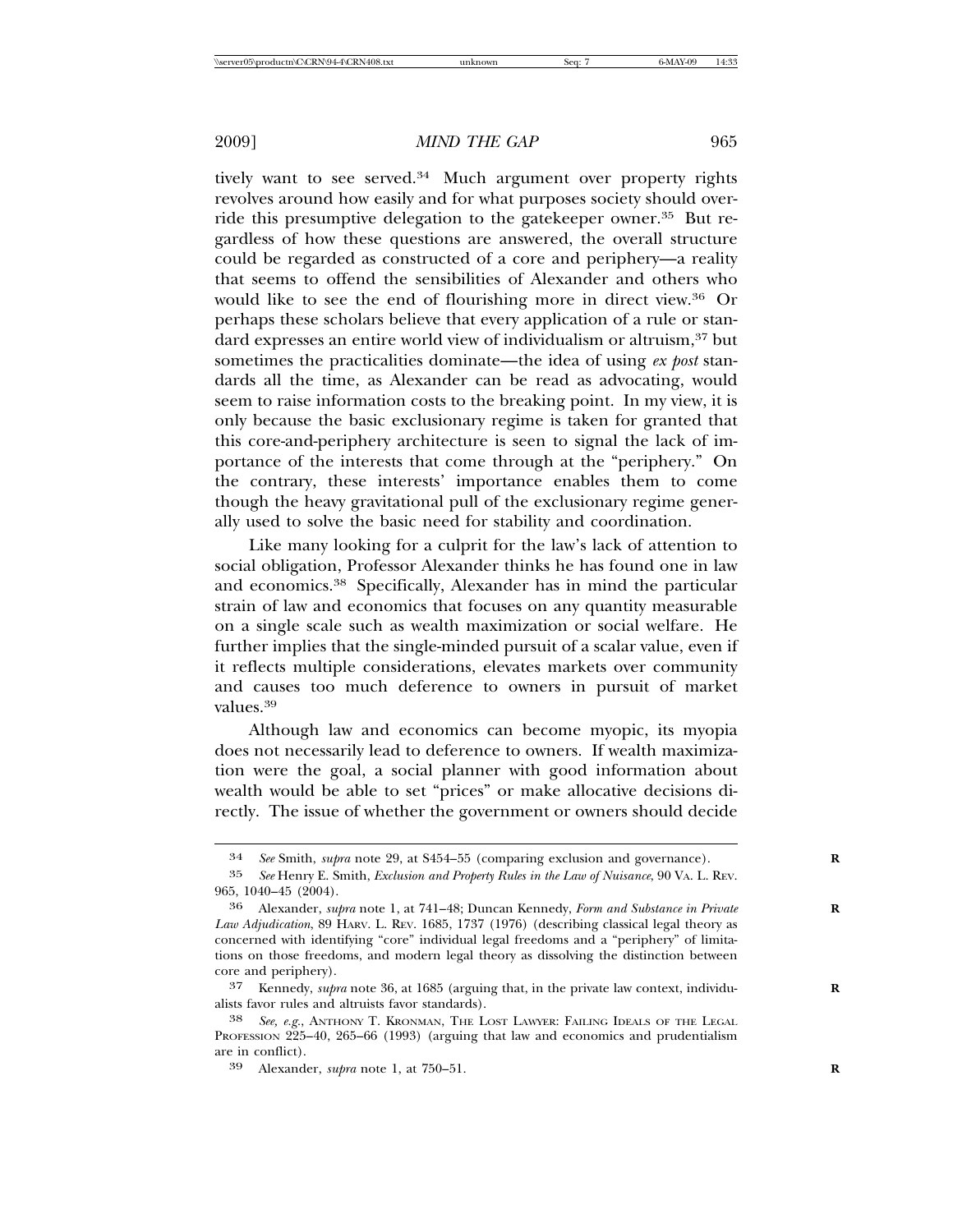how to maximize the utility of property is reminiscent of the socialist calculation debate about whether a central planner could overcome the information problems inherent in allocating resources in an economy without market prices.40 In private-law theory, in fact a mini-version of the socialist calculation debate is occurring now with would-be planners devising ever more complicated and sophisticated liability rules that allow officially-determined liability to substitute for the prices that owners protected by property rules (embodied in injunctions and punitive damages) would set on their own.41 Or liabilityrule schemes are devised to induce owners to cough up their information so that we may put it to better collective use.<sup>42</sup> Neither approach is particularly deferential to owners, but an emphasis on increasing the use of liability rules is well within the mainstream of economic analysis.

Instead, it is the new institutionalists,<sup>43</sup> Austrians,<sup>44</sup> assorted libertarians, $45$  and Burkeans willing to use economic analysis as a tool $46$ who argue for more delegation to owners and stronger property-rule protection. They are joined by many non–law and economics schools of thought that have often defended the merits of property rules.

<sup>40</sup> *Compare* H.D. DICKINSON, ECONOMICS OF SOCIALISM (1939), *and* Oskar Lange, *On the Economic Theory of Socialism* (1936–37), *reprinted in* ON THE ECONOMIC THEORY OF SOCIALISM 57 (Benjamin E. Lippincott ed., 1938) (describing methods for implementing a successful socialist economy), *with* LUDWIG VON MISES, SOCIALISM: AN ECONOMIC AND SOCIOLOGICAL ANALYSIS 137–42 (J. Kahane trans., Yale Univ. Press rev. ed. 1951) (1922), *and* F.A. v. Hayek, *Socialist Calculation: The Competitive 'Solution'*, 7 ECONOMICA 125 (1940) [hereinafter Hayek, *Socialist Calculation*], *and* F.A. Hayek, *The Use of Knowledge in Society*, 35 AM. ECON. REV. 519, 529 n.1 (1945) [hereinafter Hayek, *Knowledge*]. *See generally* DON LAVOIE, RIVALRY AND CENTRAL PLANNING: THE SOCIALIST CALCULATION DEBATE RECONSIDERED (1985) (summarizing major arguments about the viability of a centrally planned economy); Robert Heilbroner, *Analysis and Vision in the History of Monetary Economic Thought*, 28 J. ECON. LITER-ATURE 1097, 1097–98 (1990) (acknowledging that capitalism ultimately won in the real world but that "the successes of the farsighted seem accounted for more by their prescient 'visions' than by their superior analyses").

<sup>41</sup> This is cheerfully admitted in Ian Ayres & Paul M. Goldbart, *Optimal Delegation and Decoupling in the Design of Liability Rules*, 100 MICH. L. REV. 1, 51–54 (2001).

See, e.g., IAN AYRES, OPTIONAL LAW: THE STRUCTURE OF LEGAL ENTITLEMENTS (2005); Ayres & Goldbart, *supra* note 41, at 76; Madeline Morris, *The Structure of Entitlements*, 78 CORNELL L. REV. 822, 854–56 (1993).

<sup>43</sup> *See* Henry E. Smith, *Property and Property Rules*, 79 N.Y.U. L. REV. 1719, 1727 (2004) (arguing for information cost advantages of property rules).

<sup>44</sup> *See, e.g.*, Hayek, *Socialist Calculation*, *supra* note 40; Hayek, *Knowledge*, *supra* note 40; **R** *see also* Christopher T. Wonnell, *Contract Law and the Austrian School of Economics*, 54 FORD-HAM L. REV. 507 (1986) (using approach of the Austrian School—which holds that markets are necessary to overcome imperfect information in order to set prices—to analyze contract law).

<sup>45</sup> Richard A. Epstein, *A Clear View of* The Cathedral*: The Dominance of Property Rules*, 106 YALE L.J. 2091, 2103–05 (1997) (arguing that a rule allowing courts to require a property owner to pay to enjoin a nuisance results in a "massive destabilization of property rights").

<sup>46</sup> Smith, *supra* note 43, at 1723–24. **R**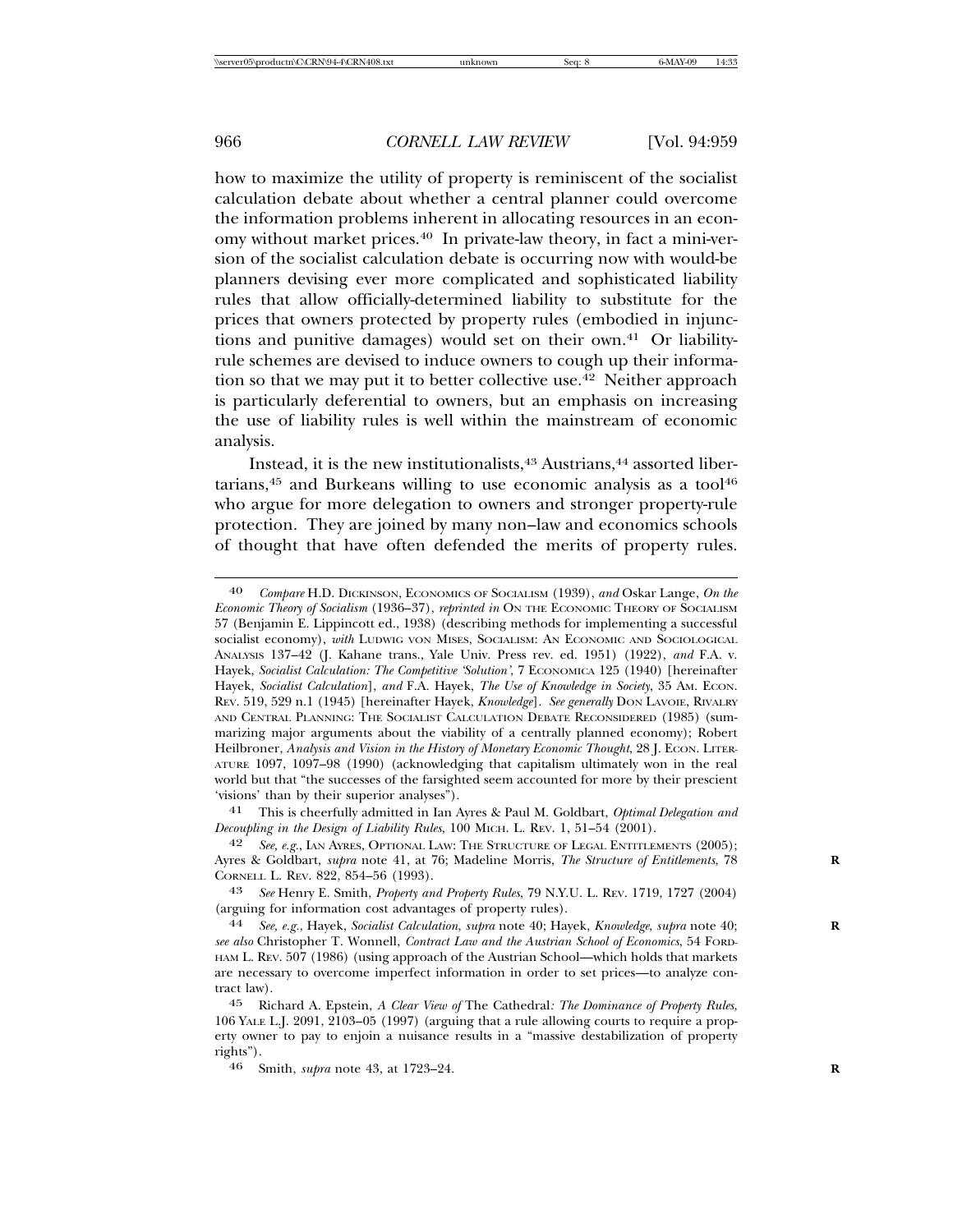Feminist scholars have been at the forefront in questioning the increasing hegemony of the often paired liability-rule paradigm and bundle-of-rights picture of property.47 A heavy emphasis on protecting exclusion rights even in the absence of demonstrated harm (the classic trespass paradigm) has also been defended in Kantian terms.48 Indeed, although examining it would take us too far afield, I would expect that the basic architecture of property law—a core consisting of exclusion rights with no-questions-asked liability and a periphery consisting of increasing numbers of governance rules subject to ongoing revision—is characteristic of a range of consequentialist, deontological, and eudaimonistic theories that take seriously basic problems of implementation such as information and complexity.49

Thus mainstream law and economics sometimes has a narrower view of the purpose of property and other legal institutions, but it, like Alexander, is single-minded in its focus on those ends. As a result, both mainstream law and economics and Alexander tend to elide the costs of setting up the mechanism—the means to those ends—one way rather than another way. Everyone, it seems, is looking for the "right" answer on one side—the benefit or purpose side—of the ledger (if that is the right metaphor), while overlooking information costs. Theories that keep ends in constant collective view tend to find the owner's gatekeeping dispensable, possibly even altogether unnecessary. Again, Alexander disclaims any *ex ante* across-the-board decision making. But this is the very purpose of the (presumptive) exclusion regime. This is what makes property not only a *right* in the first place but a special one in that it sweeps in a large and indefinite class of interests. It permits owners to determine a large swath of interests their property will serve. We reserve collective determinations of the right answer for issues where we think that we are collectively more likely to find the right answer and where finding that right answer is important enough to override a property owner's presumptive rights.

Alexander accuses others, especially in law and economics, of "begging the question," with a futile focus on harms and benefits.<sup>50</sup> But we need to know the right question before we can be said to be

<sup>47</sup> *See, e.g.*, Jeanne L. Schroeder, *Three's a Crowd: A Feminist Critique of Calabresi and Melamed's* One View of the Cathedral, 84 CORNELL L. REV. 394, 412–17 (1999) (providing feminist critique of view that liability rules and property rules are alternate methods of protecting same entitlement).

<sup>48</sup> *See* Arthur Ripstein, *Beyond the Harm Principle*, 34 PHIL. & PUB. AFF. 215, 216 n.1, 218 (2006).

<sup>49</sup> As Eric Claeys points out, eudaimonistic theories belong to a cross-cutting category, and a eudaimonistic approach can dovetail with a core of exclusion in property. *See* Eric R. Claeys, *Virtue and Rights in American Property Law*, 94 CORNELL L. REV. 889, 909 (2009).

<sup>50</sup> Alexander, *supra* note 1, at 798–800. **R**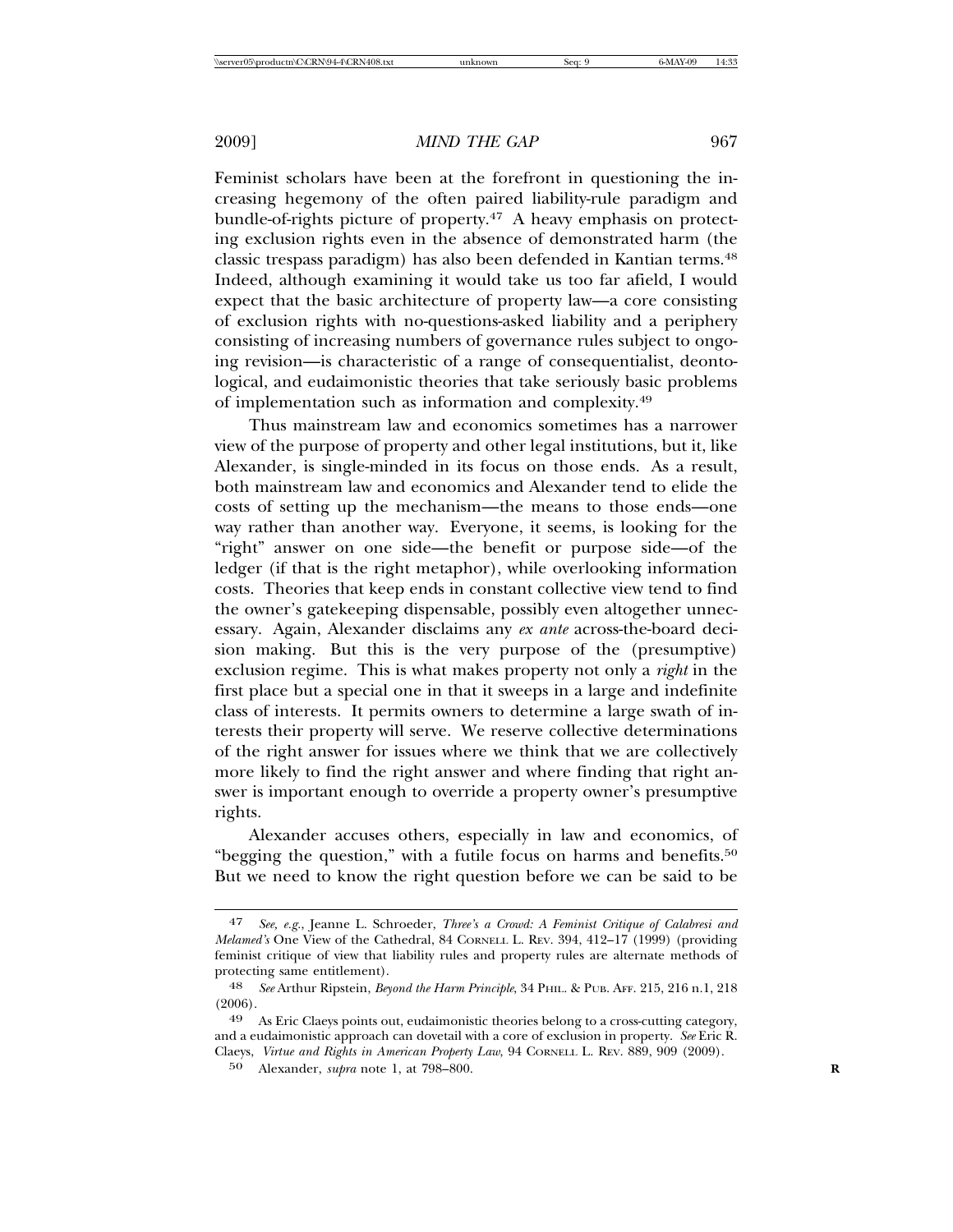begging it. Alexander is right that a freefloating inquiry into harms and benefits doesn't get us very far.<sup>51</sup> And he is quite right that the bundle-of-rights metaphor isn't all that helpful (he would abandon it altogether, although I think it has limited usefulness).<sup>52</sup> But his question about what obligations we owe society isn't the right—or rather is *a* right but not *the* right or only—question either. The traditional, and I think the correct, question is whether a problem is too large and too hard to solve any other way such that the presumption in favor of property's core right to exclude has to give way to some kind of collective regulation, as is the case for airplane overflights, necessity, and antidiscrimination, among other areas. Alexander's theory, like much law-and-economics scholarship, exhibits a lack of respect for the robustness of the core of an owner's property right, which is best regarded not as absolute but as carrying heavy presumptive force. How much presumptive force that should be is a worthy topic for debate, but zero presumption is unrealistic and would be a practical nightmare.53

Professor Alexander assumes that collectively we have to be able to get every compromise between aspects of human flourishing correct, and that if we cannot make an appropriate *ex ante* decision, we must reserve decisions until they can be made *ex post*. This ignores the benefits of simple *ex ante* baselines. It also shares with the bundle-ofrights theory and welfarism an issue-by-issue focus on getting the "right" answer to use conflicts as if such conflicts posed one long test, instead of a complex interaction in which no one decision maker can possess or act on all the relevant information.54

It is because the world of interactions is so complex that modular solutions must be on the table.<sup>55</sup> Property, particularly in its core right to exclude, allows a lot of what goes on internal to the property to be of concern only to the owner. If I see a car parked in a parking lot, I know not to take it whether it is owned by a person or a corporation, whether the owner is virtuous or not, and whether the car is on loan from the owner to someone else.<sup>56</sup> If I don't own Blackacre, most of the time I know to keep off regardless of what the owner's uses and plans are for the land. Where all this keeping off is not

<sup>51</sup> *Id.* at 754, 798–99.

*Id.* at 800–01.

<sup>53</sup> Perhaps some—emphatically not Professor Alexander—might argue that the current presumption is too strong but one could strategically deny it entirely in an attempt to weaken it. But this argument comes perilously close to the "noble lie," which really has no place in an academic discussion, or in my view, in any kind of rational discussion at all.

<sup>54</sup> Hayek, *Knowledge*, *supra* note 40, at 519–20. **R**

<sup>55</sup> Henry E. Smith, *Intellectual Property as Property: Delineating Entitlements in Information*, 116 YALE L.J. 1742, 1751 (2007).

<sup>56</sup> PENNER, *supra* note 29, at 75–76.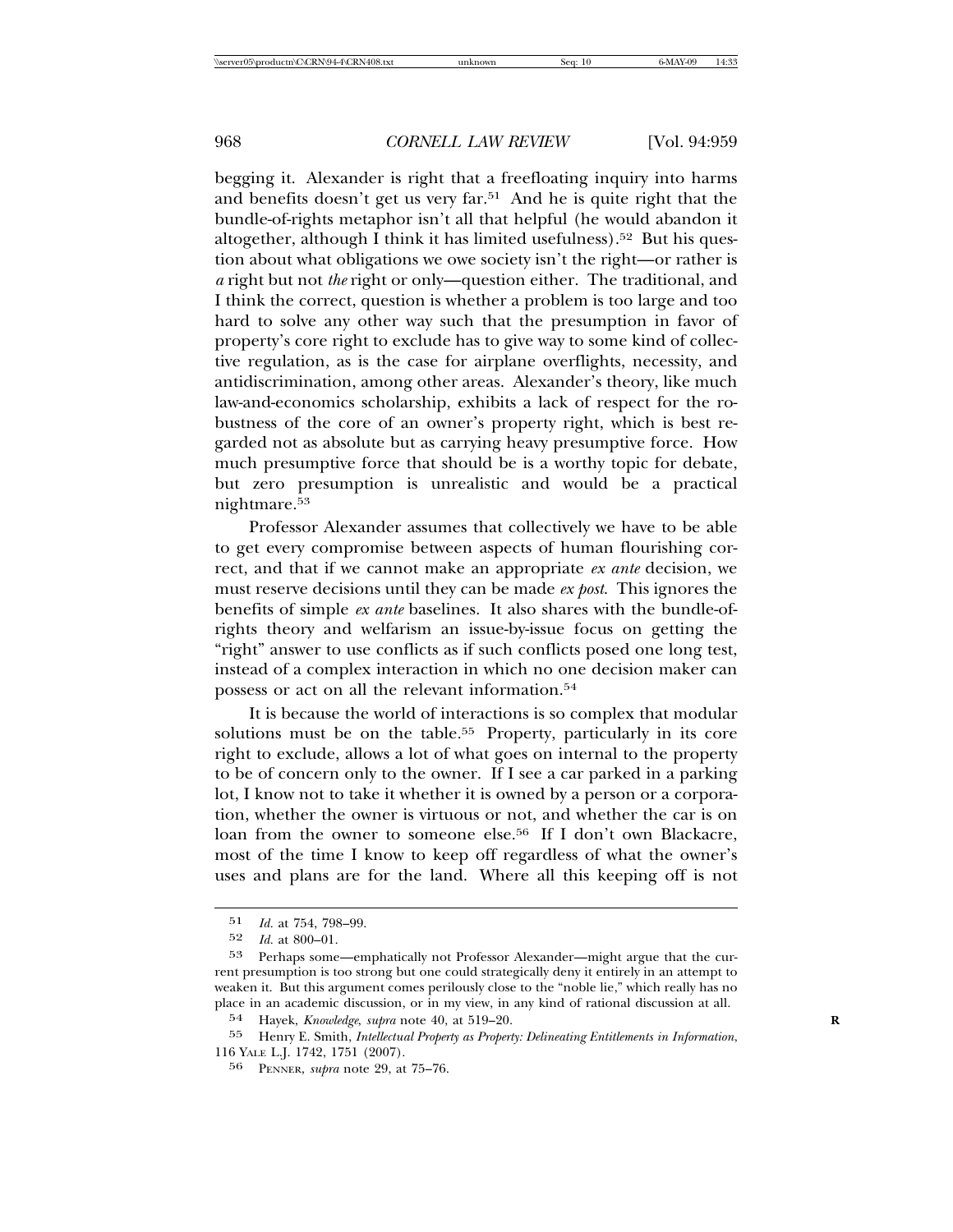enough, governance rules form the interface between one owner and another and can be supplied by contract or by the law off the rack.<sup>57</sup> We as outsiders find it hard to evaluate what owners do and why, but we know that on average owners are good at choosing uses over a large range, so it makes sense to make ownership a black box for some purposes and reserve micro-managing the "interdependencies" to a defined interface.<sup>58</sup> Moreover, the need for the system to evolve may require modularization, and it is tricky to know to what extent remodularization should be delegated to owners or undertaken collectively. Property law provides the overall structure to manage the complexity that Alexander rightly emphasizes, but the need to manage complexity points to the need, at least in theory, for a modular solution. If so, his considerations lead in practice exactly away from his skepticism toward delegation to owners. Ultimately, what degree and kind of modularization we need is an empirical question.

To subscribe to this view is not to elevate the market over everything else. Property rules and deference to owners will generally promote markets sometimes, but sometimes they won't. Living without some seemingly wealth-promoting transactions is the price we pay for living in a stable and humane society that manages complexity through decentralization to property owners. Within law and economics, fans of liability rules and eminent domain, especially for economic development takings,59 seem to forget that the optimal amount of successful holding out is probably not zero once we take into account the costs of institutional responses to holdouts. Sometimes we will have to let worthy projects be stopped by holdouts, and part of the reality of transaction costs is that some imperfections from holdouts must remain; markets and their liability-rule substitutes cannot achieve the benchmark zero-transaction-cost-world result.<sup>60</sup> Markets may play an essential role in that decentralization but they are not the be all and end all of property's delegation to owners. In a sense, only owners ultimately know.

Why do Alexander and mainstream law and economics downplay the virtues of *ex ante* (rebuttable) presumptive rights of property owners? They are easy to overlook. First, the indirectness of the relationship between exclusion and the interest it serves makes the connection easy to ignore. Second, the analytical spirit finds it congenial to focus on individual rules and justify them or criticize them on

<sup>57</sup> Smith, *supra* note 55, at 1764–66.<br>58 *M* at 1748 1765

Id. at 1748, 1765.

<sup>59</sup> Kelo v. City of New London, 545 U.S. 469, 485 (2005) (holding that economic development can satisfy the public-use requirement for eminent domain under the Tak-

ings Clause). <sup>60</sup> R.H. Coase, *The Problem of Social Cost*, 3 J.L. & ECON. 1, 15–16 (1960); Deirdre Mc-Closkey, *The So-Called Coase Theorem*, 24 E. ECON. J. 367, 370 (1998).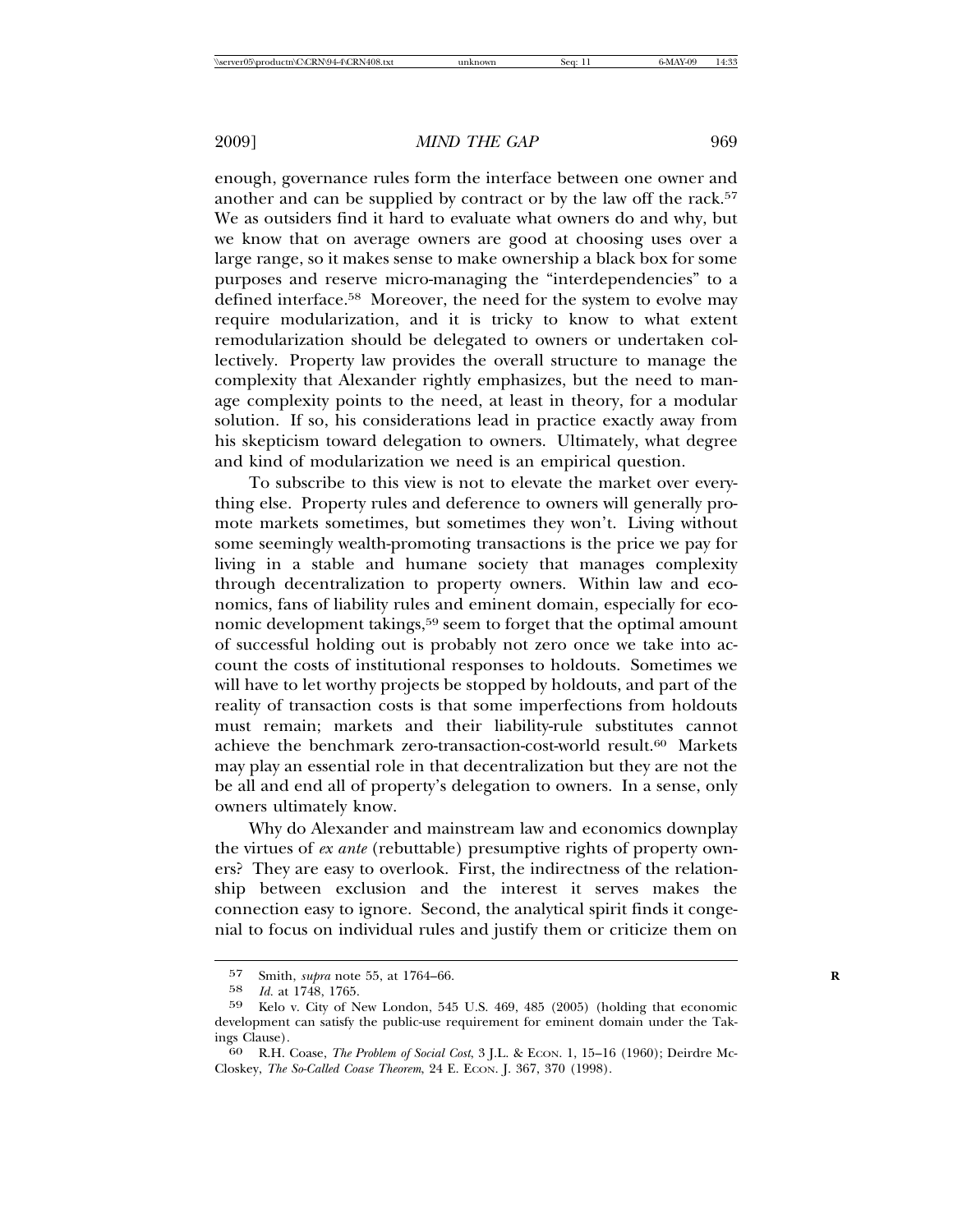whatever grounds we accept as their purposes. But I am arguing that property's benefits not just of stability and incentive-giving but also of coordination in a complex world are emergent properties of the entire property system. If so, it is fallacious to expect any given decision or rule or feature of the property system to partake of the desirable feature of the whole. To expect every application of property law or every owner's exercise of her rights to pass some societal test whether it be wealth maximization or flourishing of the community's members—is to commit the fallacy of division, of inferring that parts of a whole share the properties of the whole.61 Water molecules are not "wet" but a body of water is; property may promote human flourishing even if not every rule or decision on the part of courts or parties, such as an invocation of trespass, directly (or best) promotes human flourishing. Moreover, as emergent properties, stability and coordination cannot be simply added as a balancing factor to the *ex post* mix, as Alexander believes.62 Third, talking about ultimate ends is more glamorous than asking the more engineering-like question of how to serve them. But if there is anything legal scholars do better than economists, social scientists, and philosophers, it is institutional design. (And it is easy to be cynical and say that any concession to practicality is a cloak for ulterior motives, but again I take this as an argument to diminish the presumption for owner delegation rather than to abolish it.) We should embrace our role.

Finally, the aspects of property I am emphasizing can be regarded as yesterday's news. The lack of deference to owners is most apparent in societies that have not solved the basic problem of social order or have a pathological type of hyper-order (think North Korea).<sup>63</sup> The more refined problems that consume most of the attention of law schools, law firms, markets, and even courts are at the apex of a pyramid with more basic property features like rights to exclude at their base.64 Most of the time this is a good allocation of our time: the marginal benefit—whether measured on one scale or more pluralisti-

<sup>61</sup> STEPHEN TOULMIN ET AL., AN INTRODUCTION TO REASONING 171–72 (2d ed. 1984).<br>62 The idea that an analysis "takes account" of a value as long as it is one of the factors The idea that an analysis "takes account" of a value as long as it is one of the factors thrown into the balancing exercise rests on a lot dubious assumptions. For one thing, an emergent property of a system may not be subject to control by introducing a "factor" with that label. Thus, the idea that one can promote stability and coordination by introducing a factor "corresponding" to them may not be possible. Furthermore, the balancing that Alexander envisions partakes of the idea that more information is always better, but this can fail to be true, especially in complex systems. *See, e.g.*, 1 CARLISS Y. BALDWIN & KIM B. CLARK, DESIGN RULES: THE POWER OF MODULARITY 5 (2000); GERD GIGERENZER, RATIONAL-ITY FOR MORTALS: HOW PEOPLE COPE WITH UNCERTAINTY 6 (2008); Ronald A. Heiner, *The Origin of Predictable Behavior*, 73 Am. ECON. REV. 560, 565-67 (1983).

 $\overline{63}$  See Daron Acemoglu et al., *The Colonial Origins of Comparative Development: An Empirical Investigation*, 91 AM. ECON. REV. 1369, 1369 (2001). <sup>64</sup> Thomas W. Merrill & Henry E. Smith, *What Happened to Property in Law and Econom-*

*ics?*, 111 YALE L.J. 357, 397–98 (2001).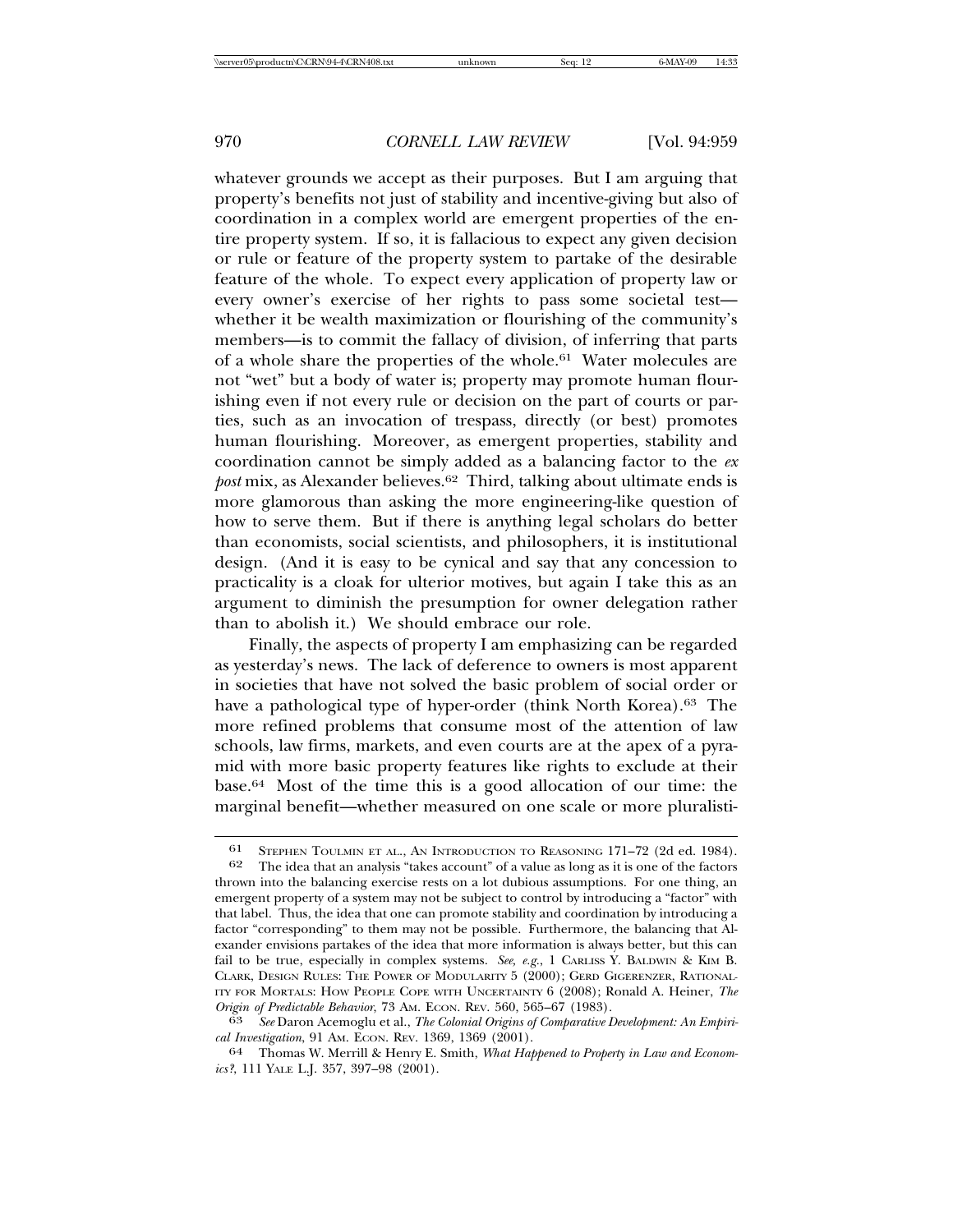cally—from focusing on these challenging problems is greater than rehearsing the point of the basic property regime. It is natural to believe that what we think about is all there is. But when we forget the virtues of the basic setup it becomes valuable to explore them anew.

#### III

## CORE AND PERIPHERY IN PROPERTY LAW

Part of the problem for those like Alexander, who have particular ends constantly in view for property law, is that those ends appear only sporadically, and worse, those appearances are limited to the "periphery" of property law. But referring constantly to ultimate ends is costly and is reserved for high-stakes situations where other mechanisms do not work so well. This is not a measure of the unimportance of these "exceptions" at the "periphery" but reflects their importance—we are willing to accommodate them in what is otherwise a very robust institution that prevents social chaos and allows for a widespread basic coordination.

## A. The Morality of Property

Those, including Alexander, who would like to see property respond more to social obligation, from the Realists onward, often invoke the traditional maxim, *sic utere tuo ut alienum non laedas* (use what is yours in such a way as not to injure that of others).65 This was the touchstone of nuisance law, but although it gives us assurance that the social-obligation idea is not altogether new, property law reflects a structure of morality that not coincidentally reflects the core of exclusion and the refinements in terms of governance.<sup>66</sup>

At its core, property draws on an everyday morality that it is wrong to steal and violate others' exclusion rights. Because property requires coordination between large numbers of anonymous and farflung people, there are good information-cost reasons for relying on simple lay moral intuitions when it comes to the basic setup of property. This does not mean that information costs are the only reasons for setting things up this way, but an information-cost theory is compatible with a large range of moral theories other than a narrow caseby-case utilitarianism that disregards this basic problem of information and morality.67 Thus, use balancing is reserved for situations of high stakes in which other solutions (like contracts) are not likely to work.68 And it is in these contexts that property shifts to balancing and *sic utere*—an alternative moral vision that is appropriate to this

<sup>65</sup> Alexander, *supra* note 1, at 746–47. **R**

<sup>66</sup> Merrill & Smith, *supra* note 21, at 1890–91; Smith, *supra* note 35, at 1004–07. **R**

<sup>67</sup> *See* Merrill & Smith, *supra* note 21, at 1856–57. **R**

<sup>68</sup> *See* Smith, *supra* note 35, at 980–82, 995–96. **R**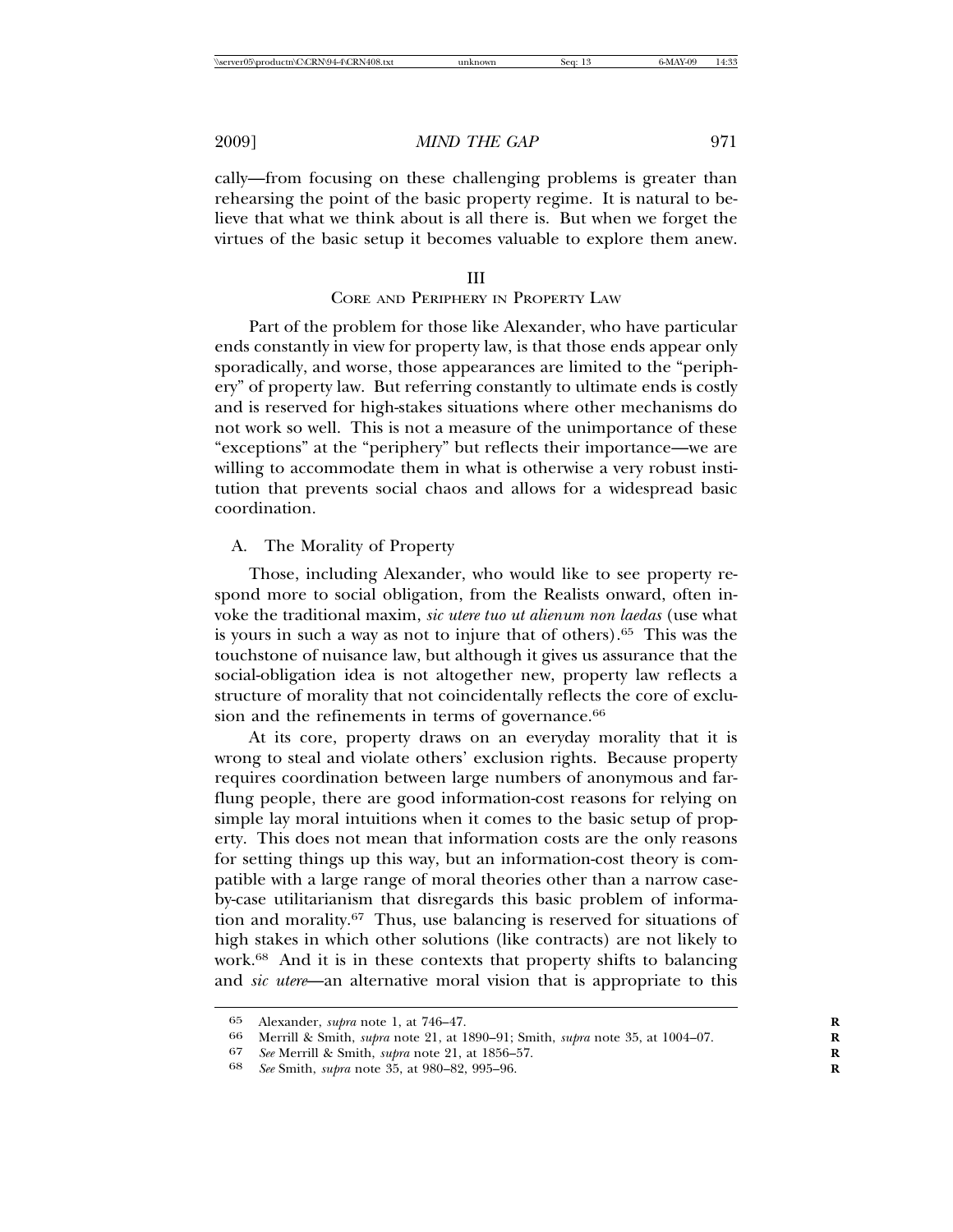more personal context. An economic account like this does not require a philosophical commitment to one overriding value. Interestingly, despite its rejection of single-scalar theories of value, Alexander's theory's constant reference to ends resembles case-bycase utilitarianism's approach to the basic architecture of property.

This architecture still leaves us with the core-and-periphery pattern that is offensive to Alexander. Like Duncan Kennedy, whose imagery he invokes here, Professor Alexander seems to believe that property law relies too heavily on rules and formalism and is therefore too excessively individualist as opposed to standards that would allow the law to reflect altruism (or social obligation).69 Assuming for the sake of argument that the law should reflect social obligation more, it should be easier to override the advantages of exclusion rights (in terms of their own morality and information costs) in some areas than in others. This is likely to begin with areas like nuisance and the existing necessity doctrine, i.e., at the periphery. As we take these kinds of problems more seriously, or diminish the importance of the basic exclusionary setup, the "periphery" expands at the expense of the core. Only if other considerations dominate the core problems of social order, coordination, and stability—considerations served by simple rules of exclusion—should the need for those basic rules disappear. Even then, it is an open question whether to devise more governance rules or to substitute toward more fine-grained private parcels instead.70 Ultimately, these are empirical questions. Identifying exclusion with individualism and selfishness (which the repeated reference to the narrowest versions of the rational actor paradigm may be designed to suggest) is merely an exercise in name calling. In other words, even if one accepts a particular vision of human flourishing as the goal for property law—or social institutions more generally—one still has to work out how all these considerations come together, and importantly whether we should make some of those decisions up front and across the board in terms of presumptive rights of exclusion.

<sup>69</sup> *See* Kennedy, *supra* note 36, at 1685. **R**

See Smith, *supra* note 29, at S475–77. Examples include enclosure, which may have increased output but sometimes at the expense of those with informal rights. *See, e.g.*, THRÁINN EGGERTSSON, ECONOMIC BEHAVIOR AND INSTITUTIONS § 7.4.1, at 221–23 (1990); E.P. THOMPSON, CUSTOMS IN COMMON 97–184 (1991); J.A. YELLING, COMMON FIELD AND ENCLOSURE IN ENGLAND: 1450–1850, at 1–10 (1977); Robert C. Ellickson, *Property in Land*, 102 YALE L.J. 1315, 1391–92 (1993); Donald N. McCloskey, *The Economics of Enclosure: A Market Analysis*, *in* EUROPEAN PEASANTS AND THEIR MARKETS: ESSAYS IN AGRARIAN ECONOMIC HISTORY 123, 142-51 (William N. Parker & Eric L. Jones eds., 1975). Recently, tradable permits represent a fine-grained parcelization in response to large scale problems. *See, e.g.*, Carol M. Rose, *Rethinking Environmental Controls: Management Strategies for Common Resources*, 1991 DUKE L.J. 1, 9–36.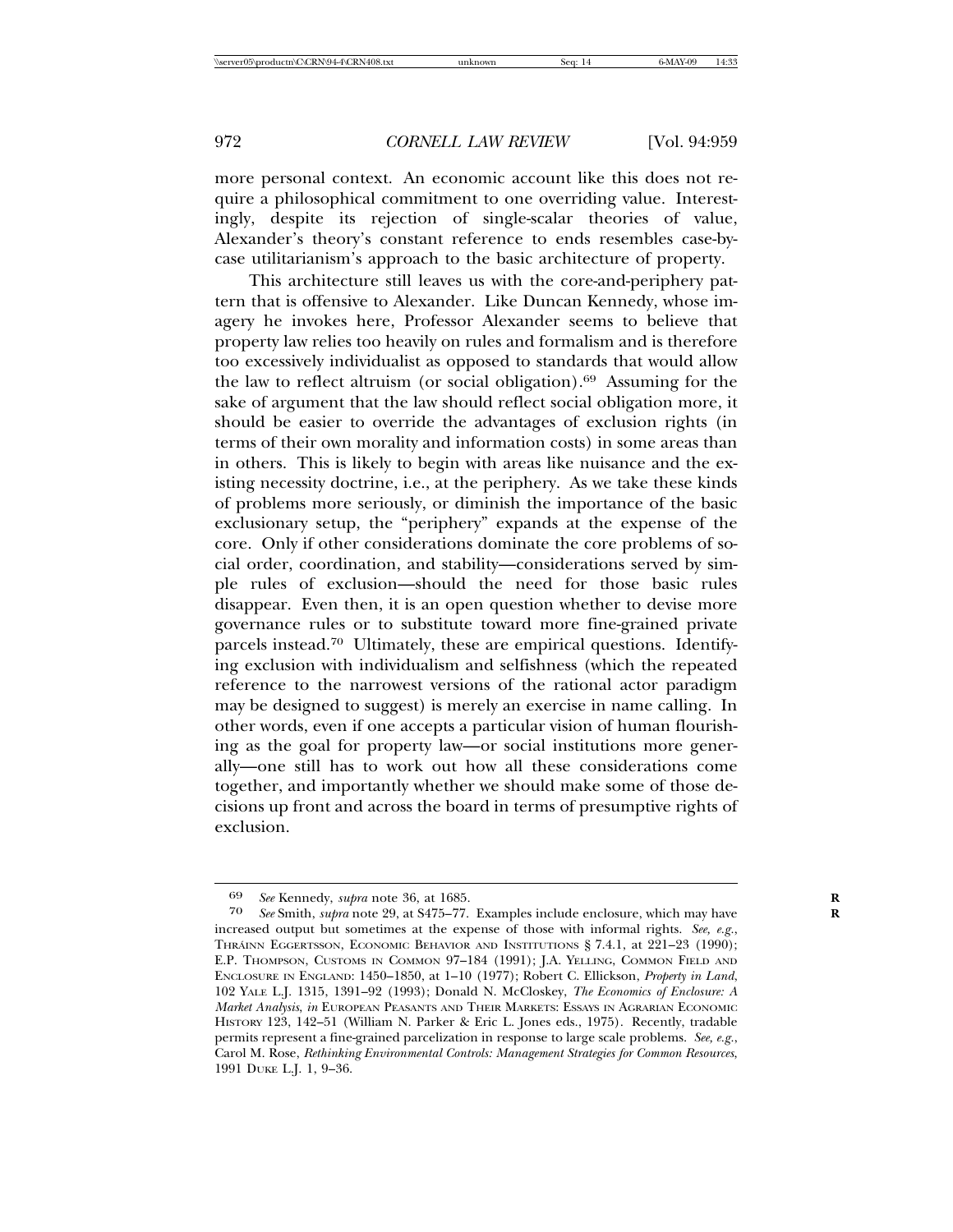At this point one common answer might be that the redistribution Alexander would like to see in property law is better achieved through the tax and transfer system. A lively debate has been joined over whether using substantive legal rules for redistribution is more distortionary than similar levels of redistribution in the tax and transfer system.71 But I'd like to suggest that information costs and the problem of complexity are reasons we have different areas of law, and that, despite decades of legal realism and post-realist skepticism, areas of law do retain their distinct identities. Perhaps law itself has a modular structure and it manages complexity by allowing some areas to specialize in some problems without constant reference to what is going on elsewhere. From this point of view, it is an open question whether the amount of redistribution we'd collectively like would be best handled in some modules than others, or more globally as a feature of all parts of the system.

Perhaps the main lesson from law and economics is that ideal benchmarks are not the whole story, but any proposed alternative must be evaluated against the other plausible contenders.72 This is not to argue that the mechanism of property is merely a plumbing problem unrelated to moral considerations. Far from it. Morality is quite related to the mechanism, but it too points to core and periphery. Property, as it comes down to us in tradition, is a collective good that promotes human flourishing, and we need to be a little more careful than legal scholars are inclined to be when we suggest overturning the basic architecture of that system. For this reason, pure solutions ("corner solutions" to economists) offered by low-level utili-

<sup>71</sup> *Compare* Louis Kaplow & Steven Shavell, *Fairness Versus Welfare*, 114 HARV. L. REV. 961, 993–94, 1126 (2001) (claiming that legal rules do little to affect income distributions, and that income tax and transfer programs more effectively redistribute resources), *and* Louis Kaplow & Steven Shavell, *Should Legal Rules Favor the Poor? Clarifying the Role of Legal Rules and the Income Tax in Redistributing Income*, 29 J. LEGAL STUD. 821, 821–22 (2000) (maintaining that legal rules should not be adjusted to redistribute in favor of the poor), *and* Louis Kaplow & Steven Shavell, *Why the Legal System is Less Efficient than the Income Tax in Redistributing Income*, 23 J. LEGAL STUD. 667, 667 (1994) (arguing that legal rules generally achieve redistributional goals less efficiently than income taxes), *with* Ronen Avraham et al., *Revisiting the Roles of Legal Rules and Tax Rules in Income Redistribution: A Response to Kaplow & Shavell*, 89 IOWA L. REV. 1125, 1129 (2004) (arguing against Kaplow and Shavell's assumptions that social planners have complete information and claiming that populations are homogenous with respect to capacity to earn income and avoid injury), *and* Chris William Sanchirico, *Deconstructing the New Efficiency Rationale*, 86 CORNELL L. REV. 1003, 1008–10 (2001) (responding to specific criticisms of the use of legal rules to redistribute resources), *and* Chris William Sanchirico, *Taxes Versus Legal Rules as Instruments for Equity: A More Equitable Approach*, 29 J. LEGAL STUD. 797, 798 (2000) (asserting that legal rules can be modified to serve redistributional goals).

<sup>72</sup> This is sometimes termed avoidance of the "nirvana" fallacy, *see* Harold Demsetz, *Information and Efficiency: Another Viewpoint*, 12 J.L. & ECON. 1, 1-4 (1969), and is related to the theory of the second best, *see* R.G. Lipsey & Kelvin Lancaster, *The General Theory of Second Best*, 24 REV. ECON. STUD. 11, 11–12 (1956).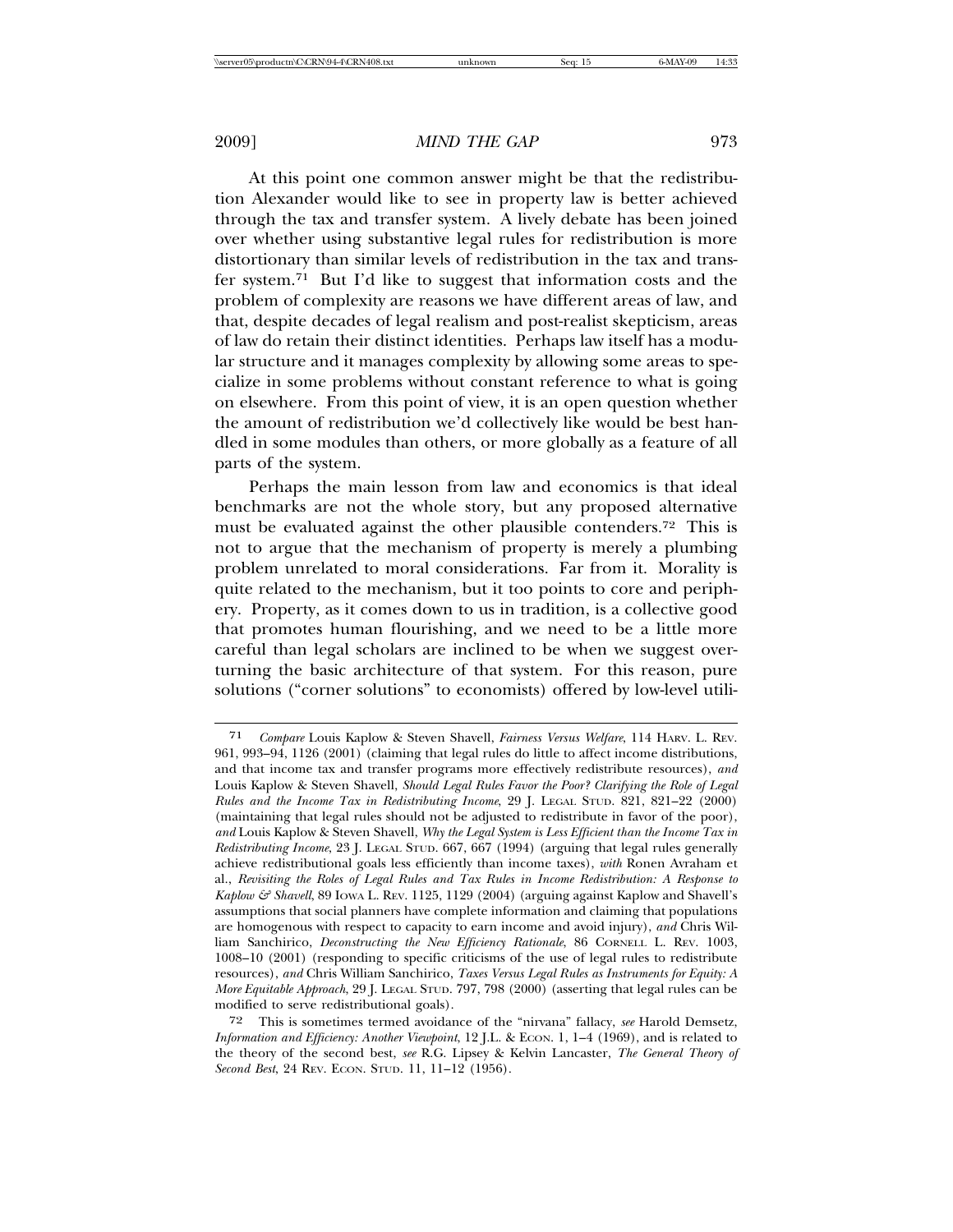tarianism and an exclusive focus on social obligations—though they disagree on the nature of the goals property should promote—are missing something in their focus on goals alone. Put another way, when architectural considerations are evaluated, utilitarians should be forced to higher levels and more general rules. Likewise, I would argue that the architecture of a property law like ours is not only consistent with a system that promotes human flourishing, but that the core and periphery of property law work together as an important "infrastructure" to promote human flourishing.<sup>73</sup> Crucially, however, it does so by making some decisions up front and across the board.

Whether decisions are made up front and owners are given some deference is quite separate from whether one accepts utilitarianism, and I have suggested that narrow utilitarianism tends to counsel in favor of overriding owners' wishes. The crude utilitarianism Alexander sees in law and economics still bothers him. But what really is the role of utilitarian-speak in economics, and law and economics in particular? Undoubtedly, one can find convinced utilitarians and consequentialists, but I suspect for many, including myself, utilitarianism is a method of communication more than anything else. Law, like communication generally, is subject to a tradeoff between communicating intensively with close-knit audiences with common knowledge and with extensive audiences in a more stripped down and formal way.74 This helps explain why property, particularly in its core, is more formal than more personalized contract interpretation where context is more welcome.75 This communicative trade-off applies to theorizing about the law as well. Utilitarian-speak is formal; it leaves a lot of context and texture out—and this is a real loss—but it makes communication easier. Yes, something is lost in translation but as long as we know what we're doing—that it is a simplification good for some purposes and not others—it is not so problematic.76 One can talk like a utilitarian without being one. The morality of property does not depend on it either.

<sup>73</sup> Alexander, *supra* note 1, at 776 (claiming that material infrastructure is required **R** for human flourishing).

<sup>74</sup> *See* Henry E. Smith, *The Language of Property: Form, Context, and Audience*, 55 STAN. L. REV. 1105, 1110–11 (2003).

<sup>75</sup> *See id.*

<sup>76</sup> Many have argued that cost-benefit analysis is only partial, *see, e.g.*, MATTHEW A. ADLER & ERIC A. POSNER, NEW FOUNDATIONS OF COST-BENEFIT ANALYSIS 25 (2006); *see also* Penalver, *supra* note 3, at 853–56 (arguing that cost-benefit analysis tends to discount nonmarket goods and the interests of future generations), but the argument here is a little different. To facilitate communication, the language of cost-benefit analysis can be used cautiously even where we do not believe that it captures the underlying values.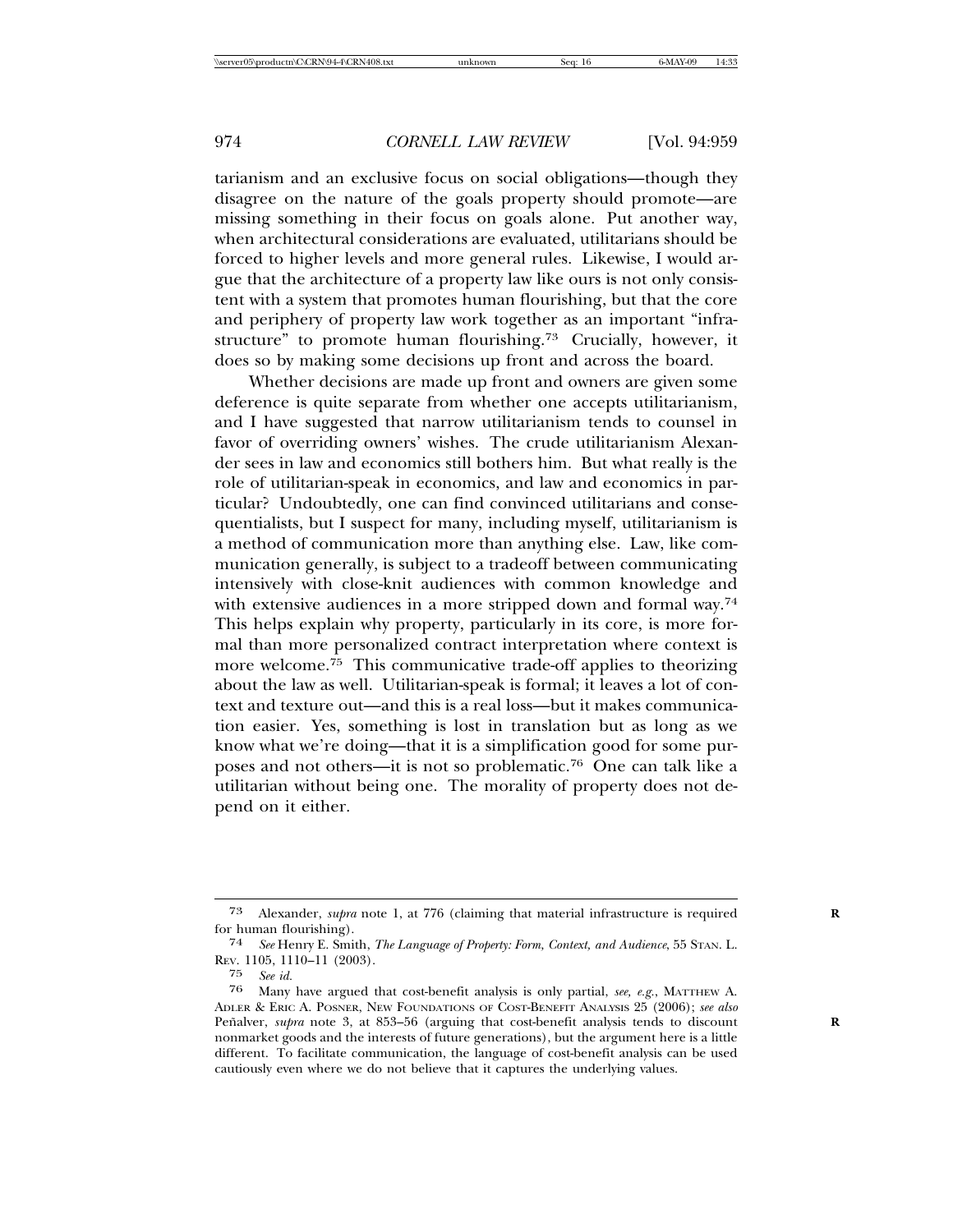## B. False Dichotomies in Property Mechanisms

Professor Alexander is certainly not alone in arguing for a vision, pluralistic as it is in terms of ends, that leads to an all-or-nothing approach in terms of the means to get there. If any goal is overriding enough, the means are secondary. Sometimes the principal dichotomy in means is characterized as rules versus standards, or formalism versus contextualism. I have argued elsewhere against corner solutions when it comes to formalism and contextualism.77 Formalism is most usefully understood as invariance to context.78 Thus the language of mathematics is more formal than English because less use of context is needed for interpretation. No useful system employs no context or makes maximal use of context (whatever that would be); rather, systems fall on a spectrum. Communication is subject to a trade-off in which, at equal cost, one can communicate in an information-packed, intense way with a small audience that has the relevant background knowledge, or one can communicate in a more strippeddown way with an extensive audience.79 This trade-off occurs in law, in which context is more relevant to the interpretation of contracts than of deeds, and in natural language, in which speakers will use less context-dependent language when there is greater social distance between themselves and their audience. The result is that we get formalism along a sliding scale, in what I have called "differential" formalism.80

In a previous article, I have noted how the realists and their successors regard the question of formalism in law as an all-or-nothing proposition.81 The realists tended to argue that if one had to use context in interpreting a contract some of the time then maximal use of contracting context was desirable all the time.<sup>82</sup> This is fallacious. But law and economics is an heir to legal realism in many respects, <sup>83</sup> and this one is not so different. Some law-and-economics scholars come close to arguing that the virtues of certainty and simplicity dominate almost across the board, at least for commercially sophisticated parties.84 (Although there may, as I will argue, be more than timing

<sup>77</sup> Smith, *supra* note 74, at 1113. **R**

<sup>78</sup> *Id.*; *see also* Francis Heylighen, *Advantages and Limitations of Formal Expression*, 4 FOUNDS. SCI. 25, 27, 49–53 (1999) (defining formalism in language).

<sup>79</sup> Smith, *supra* note 74, at 1110–11.<br>80 *Id* at 1157 1167–90

<sup>80</sup> *Id.* at 1157, 1167–90.<br>81 *Id.* at 1177–90.

<sup>81</sup> *Id.* at 1177–90.

<sup>83</sup> See Merrill & Smith, *supra* note 64, at 366.

<sup>84</sup> *See, e.g.*, Alan Schwartz & Robert E. Scott, *Contract Theory and the Limits of Contract Law*, 113 YALE L.J. 541, 562 (2003); *see also* Alan Schwartz & Robert E. Scott, *The Political Economy of Private Legislatures*, 143 U. PA. L. REV. 595, 597 (1995) [hereinafter Schwartz & Scott, *Political Economy*] (arguing that bright-line rules are more likely to benefit interest groups, but that academically oriented reformers prefer such standards). *See generally* Jason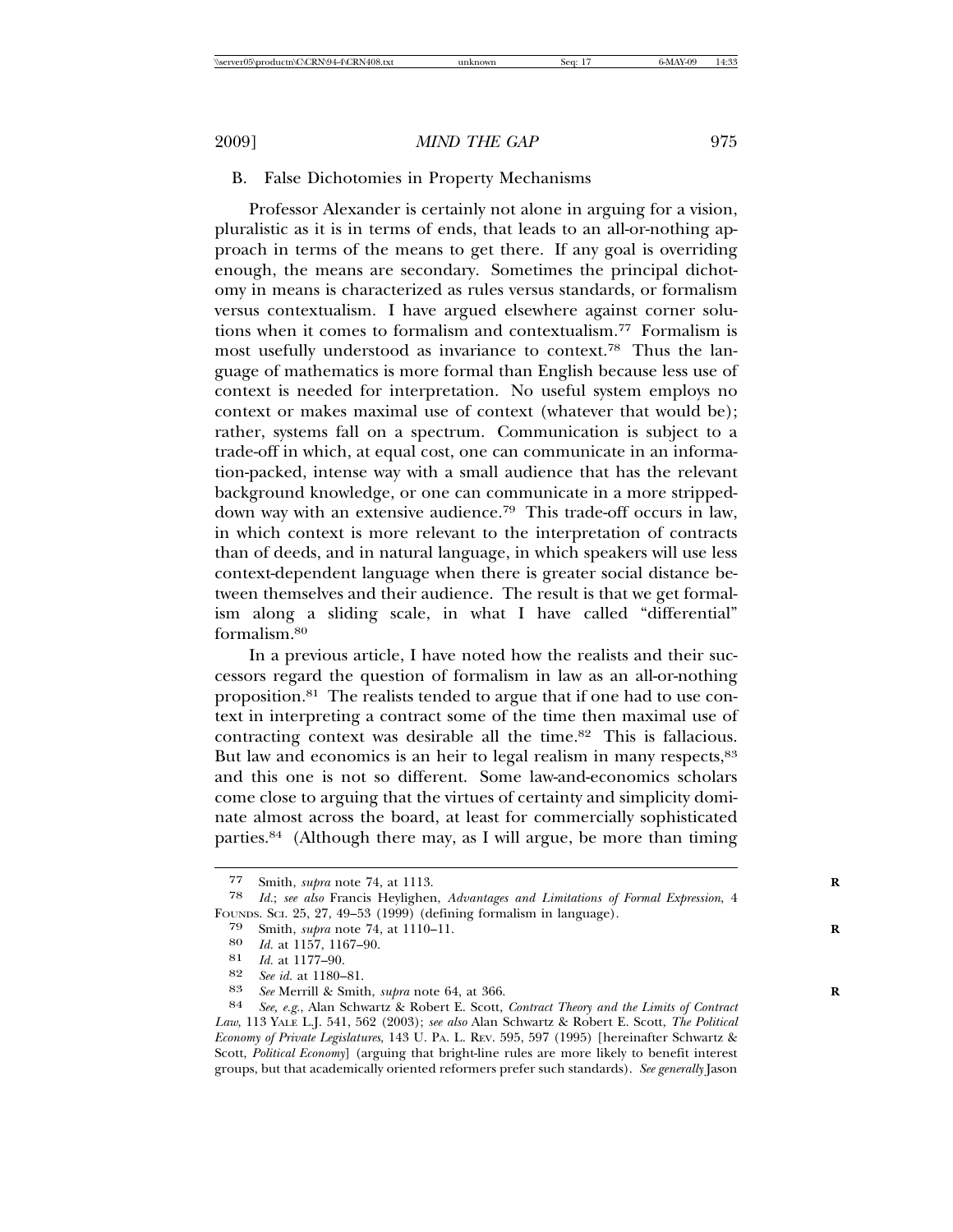and discretion separating formal and contextual decisionmaking, the law-and-economics analysis of rules and standards in terms if timing *ex ante* rules versus *ex post* standards—does leave open some room for standards.)<sup>85</sup> Overall, as Robert Cooter points out, economists tend to view the problem of legal deterrence in terms of prices: liability is a cost to impose on actors to give them the correct *ex ante* incentives for activities.86 After declaring that the "economic perspective is blind to the distinctively normative aspect of law,"87 Professor Cooter notes in particular that economists tend to downplay sanctions, which impose discontinuous liability for what is forbidden, and view them as a kind of price.88 Law is a complex mixture of prices and sanctions, and neither dominates the other. The choice turns in part, as Cooter notes, on whether officials have better information on external harm so that it can be priced or on the correct standard of behavior so that it can simply be backed up with a sanction.<sup>89</sup> Life is not so homogeneous as to call for all of one and none of the other.

Alexander's flourishing approach shares with much of conventional law and economics an all-or-nothing approach. Because both are more focused on end goals and how to measure them and not on the mechanism used to achieve those ends, they both tend to assume that the mechanism is a homogeneous whole. I have already mentioned the tendency, which flirts with the fallacy of division, to assume that proper parts of the mechanism must share the desirable properties we should be looking for in the whole of property—or the whole of our social institutions—like efficiency, flourishing, virtue-promotion, or justice.<sup>90</sup> Ends-focused theories tend to overlook the richness of the mechanism by which ends are achieved.

In property, exclusion and governance each have their place, giving rise to the familiar core-and-periphery pattern. Exclusion and governance are related to rules versus standards, property rules versus liability rules, sanctions versus prices, and stability versus flexibility. These partially overlapping dichotomies are all a matter of degree and it would be astounding if in a chunk of our social institutions as large as property law, one or the other should dominate the other com-

Scott Johnston, *Uncertainty, Chaos, and the Torts Process: An Economic Analysis of Legal Form*, 76 CORNELL L. REV. 341 (1991) (discussing and evaluating a range of law-and-economics arguments for greater use of rules).

<sup>85</sup> Louis Kaplow, *Rules Versus Standards: An Economic Analysis*, 42 DUKE L.J. 557, 568–88

<sup>(1992) (</sup>analyzing rules versus standards in terms of timing of decision making). <sup>86</sup> Robert Cooter, *Prices and Sanctions*, 84 COLUM. L. REV. 1523, 1524–25 (1984).

<sup>87</sup> *Id.* at 1523. <sup>88</sup> *Id.* Conversely, he notes that the jurisprudential perspective tends to ignore the power of law in the form of prices to give efficient incentives without the need for official control. *Id.* <sup>89</sup> *Id.* at 1532–37. <sup>90</sup> *See* discussion *supra* p. 969–70.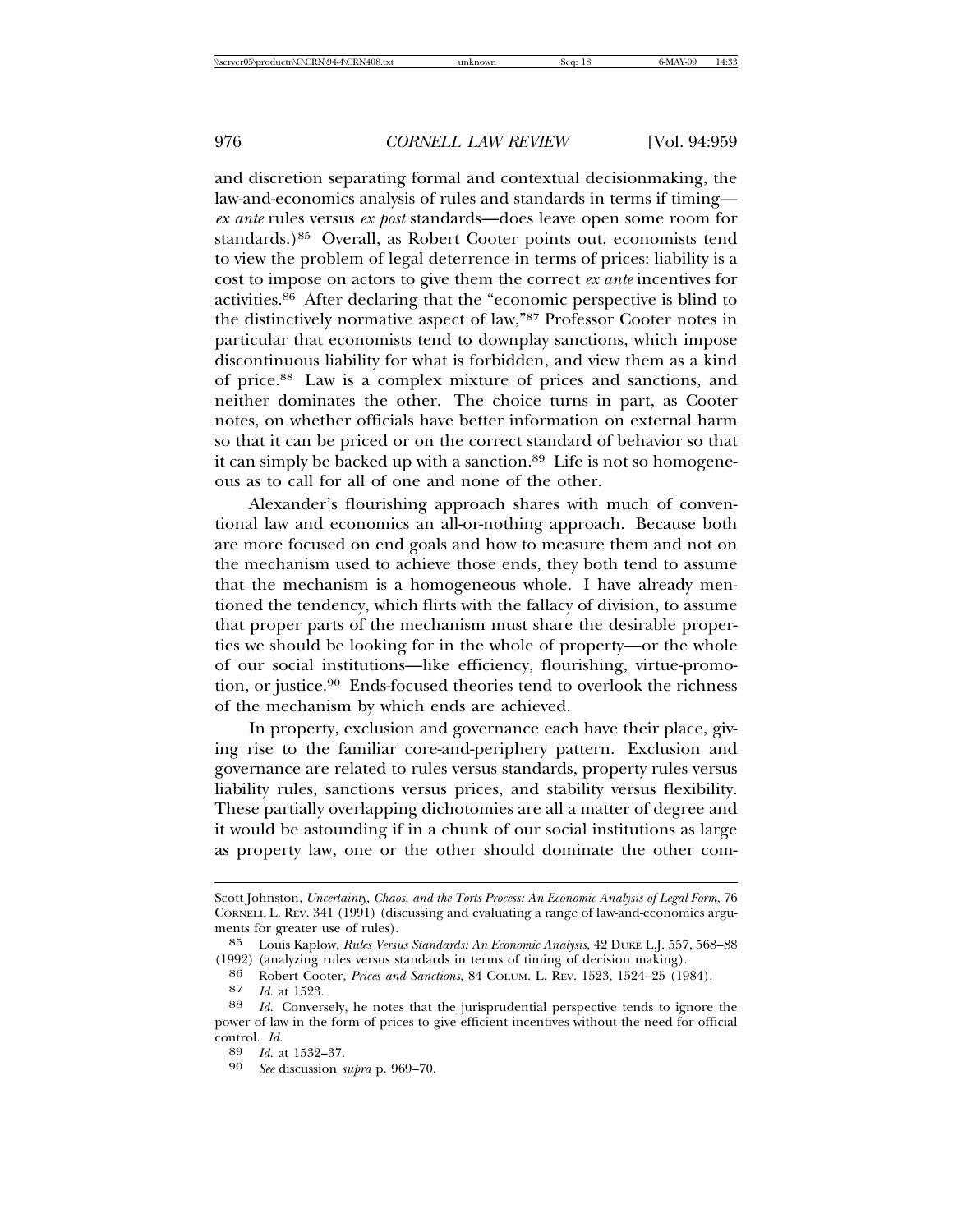pletely. The law is characterized by many such dichotomies, and while it is an empirical question how to resolve the dilemma, a best initial guess is that a corner solution—all of one and none of the other—is unlikely to be best for any of them. The big problem with Alexander's approach is not the interests in view but in the rejection of determining proximity between an owner's property and the goal of flourishing up front and across the board. This is a corner solution for standards, and, although it is an empirical question, there are good reasons for thinking no corner solution is right.

### C. More Is Less: Law Versus Equity

There is one dichotomy that might seem to be of historical interest only or subsumable in some other dichotomy like rules versus standards—the (in)famous distinction between law and equity. Although the fusion of law and equity started long before legal realism and is not yet wholly complete (mainly because of the right to jury trial at law and not in equity), legal realism put its characteristic stamp on the way we think about equity now that it is fused into one system with the  $law<sup>91</sup>$ 

Some of the early realists realized that rules and standards served different functions. Roscoe Pound, for example, thought that mechanical rules were more important in areas like property and commercial law but that in areas dealing with personal conduct like family law and torts no set rule could be devised *ex ante*. 92 The problem was that Pound did not develop a theory, beyond an intuition about the broad-brush differences in the interests at stake, that would have allowed him to differentiate areas of law further or even justify why one had to take "areas" of law as the unit over which one would make the decision between rules and standards. At the same time, he was quite skeptical of the law and equity distinction that offered an answer to this question but had no apparent theoretical basis, and rather developed out of a series of seeming historically path-dependent ad hoc rules and vague principles.<sup>93</sup> Pound was not impressed with equitable maxims as a tool of decision making.<sup>94</sup>

<sup>91</sup> *See* Stephen N. Subrin, *How Equity Conquered Common Law: The Federal Rules of Civil Procedure in Historical Perspective*, 135 U. PA. L. REV. 909, 1000–02 (1987).

<sup>92</sup> Roscoe Pound, *The Theory of Judicial Decision III: A Theory of Judicial Decision for Today*, 36 HARV. L. REV. 940, 951 (1923) ("[R]ules of law . . . which are applied mechanically are more adapted to property and to business transactions; standards where application proceeds upon intuition are more adapted to human conduct and to the conduct of enterprises.").

<sup>93</sup> Roscoe Pound, *The Decadence of Equity*, 5 COLUM. L. REV. 20, 26–27 (1905).

<sup>94</sup> Roscoe Pound, *On Certain Maxims of Equity*, *in* CAMBRIDGE LEGAL ESSAYS 259, 276–77 (Perry H. Winfield & Arnold D. McNair eds., 1926).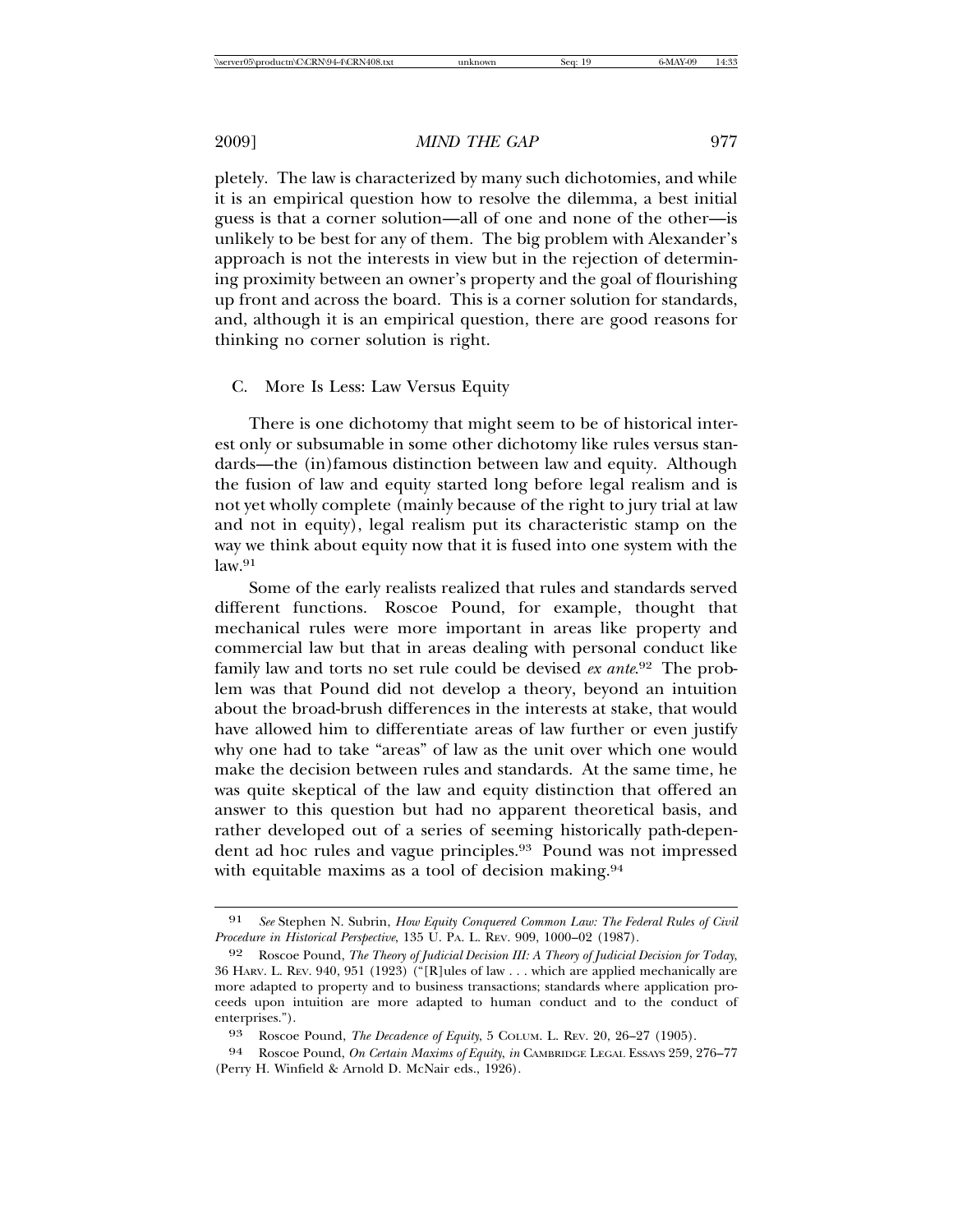Other legal realists objected to equity only in that they wished judges would be more honest and above board about using their discretion to make policy-based decisions. But they did not see discretion as something to be contained in the manner of traditional equity.95 In public law, equity became a convenient hook for largescale litigation resulting in structural injunctions to mandate school desegregation and managing prisons that courts found to violate individuals' constitutional rights.96

In private law, the spirit of equity appears in courts' attention to context, stringent evaluation under traditional equitable rubrics of unconscionability, and other similar practices. Even codifications like the Uniform Commercial Code are more open-textured and standards-based than the Uniform Sales Act and the traditional common law of contract.<sup>97</sup>

Expanding the equitable approach would be one way to implement Professor Alexander's social obligation norm. But the expansion of equity-style discretion in private law also points to a paradox in practice. When equity becomes available everywhere, those who value stability and certainty will attack it everywhere.<sup>98</sup> Thus, one danger of the "all" prong of the all-or-nothing approach I took issue with in the previous section is that it calls forth the partisans of "none." If "all" or "none" are the only two choices, some who might have been persuaded that some mix of law and equity, of exclusion and social-obligation-inspired governance, would be appropriate will ultimately opt for "none." Or the whole notion of an equitable approach will be hemmed about in others ways, ultimately weakening it. This is the phenomenon of "more is less" identified by Philip Hamburger in the First Amendment Free Exercise context: a wider application of a principle like free exercise can lead to its weakening.<sup>99</sup>

I turn to applications in the next section, but let me suggest that some of the *Sturm und Drang* over *Lucas v. South Carolina Coastal Council*100 is an example of more is less. *Lucas* held that total economic

<sup>95</sup> *See, e.g.*, Douglas Laycock, *The Triumph of Equity*, 56 LAW & CONTEMP. PROBS. 53, 78 (Summer 1993); Subrin, *supra* note 91, at 1000–01. **R**

<sup>96</sup> *See, e.g.*, Owen M. Fiss, *The Supreme Court 1978 Term—Foreword: The Forms of Justice*, 93 HARV. L. REV. 1, 46 (1979).

<sup>97</sup> *See* Schwartz & Scott, *Political Economy*, *supra* note 84, at 618–19, 646–47. **R**

<sup>98</sup> This issue comes up in the dueling opinions in *Grupo Mexicano de Desarrollo, S.A. v. Alliance Bond Fund, Inc.*, 527 U.S. 308 (1999). There the majority opinion by Justice Scalia holds that federal courts may not issue preliminary injunctions to freeze unrelated assets in cases in which only money damages are sought because that power did not exist at equity at the time of the Federal Judiciary Act of 1789. *See id.* at 332–33. Justice Ginsburg's dissent would find such power based on the flexibility and generativity of the equity power. *See id.* at 342 (Ginsburg, J., dissenting).

<sup>99</sup> Philip Hamburger, *More Is Less*, 90 VA. L. REV. 835, 837 (2004).

<sup>100</sup> 505 U.S. 1003 (1992).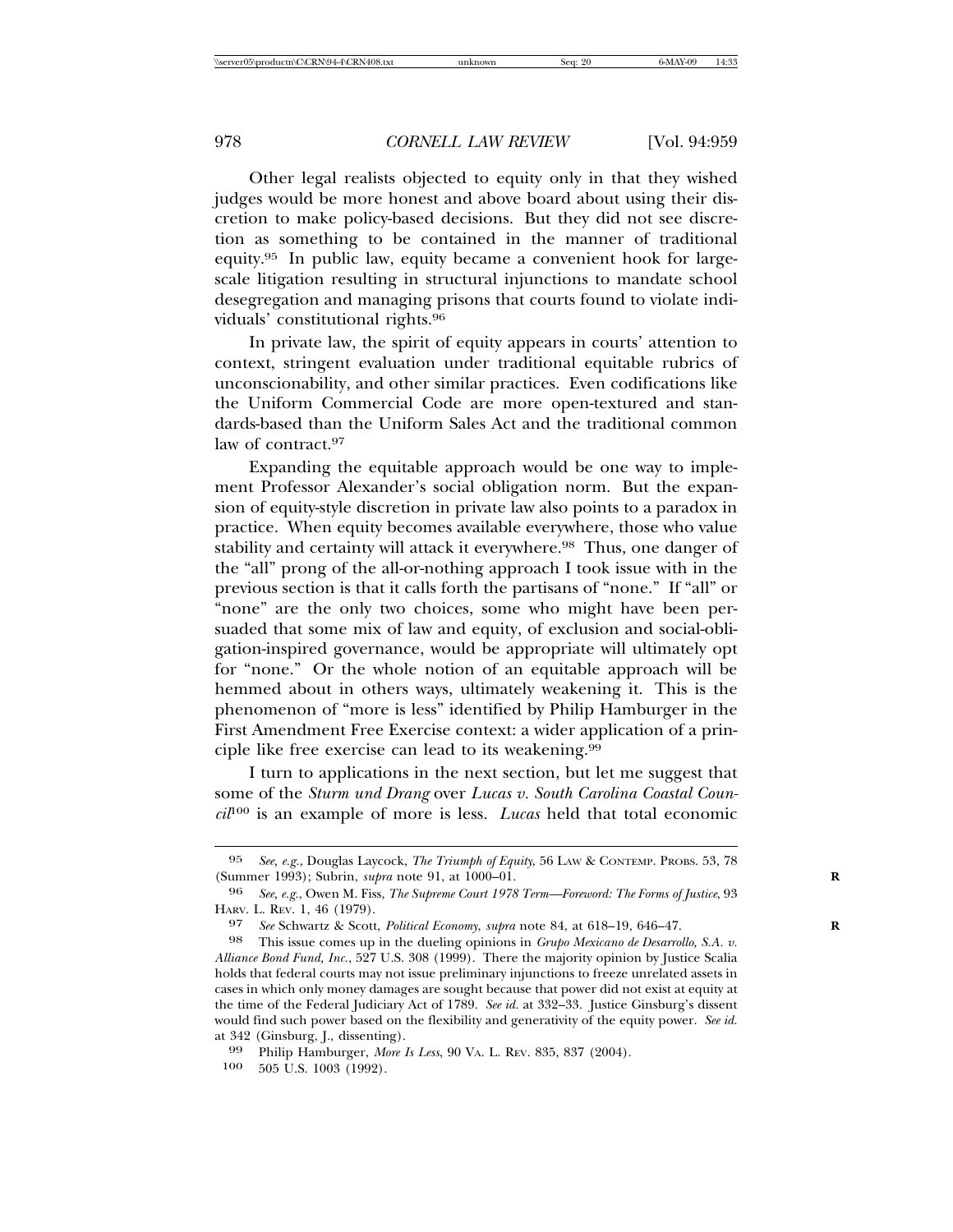takings are per se takings unless the regulation prohibits actions that would have been a nuisance at common law.101 Whether or not total deprivations of economic value should be per se takings, the so-called nuisance exception has received a lot of unfavorable attention.102 A regulation preventing an owner from doing something he did not have a right to do in the first place is not so controversial. What is controversial is deciding on what is and is not part of the owner's baseline entitlement, with many like Alexander probably hoping that the answer is "not much." The majority opinion by Justice Scalia largely identifies the baseline with state nuisance law.103 As the dissents point out, nuisance is somewhat protean (especially, one might add, in the *Restatement*, which Justice Scalia even cites) and has been dynamic over time.104 Furthermore, nuisance is not everything and seems quite constrictive (and therefore expansive for owner's rights) if the idea is that an owner has the entitlement as part of the default package of property rights to commit any actions that do not count as a nuisance at common law. I have argued elsewhere that nuisance as the most governance-like part of the law is an understandable first place to look for a baseline that would be somewhat tailored to particular problems and yet still be constraining, but a robust theory of how custom is part of the law can help define the baseline.105 Even nuisance itself contains per se and balancing aspects, despite the emphasis on the latter in the *Restatement* and its commentary.106 If this richer picture of nuisance and other sources of law, including equity in its domain, were available, it is at least an open question whether the temptation to straitjacket the dynamic aspect of the baseline in takings law would be quite as pronounced as it is. Fans of rules—a theme of Justice Scalia's jurisprudence<sup>107</sup>—will opt for even the straightest of straightjackets

<sup>101</sup> *See id.* at 1031–32.

<sup>102</sup> *See, e.g.*, Michael C. Blumm & Lucus Ritchie, Lucas*'s Unlikely Legacy: The Rise of Background Principles as Categorical Takings Defenses*, 29 HARV. ENVTL. L. REV. 321, 323, 333–34 & n.75, 367 (2005) (noting that contextual analysis in nuisance law is in tension with the categorical approach to takings in *Lucas*); William W. Fisher III, *The Trouble with* Lucas, 45 STAN. L. REV. 1393, 1407 (1993) ("[W]hat is most striking about the holding of *Lucas* is that it embeds in the already muddy law of takings . . . the even muddier law of nuisance.").

<sup>103</sup> *See Lucas*, 505 U.S. at 1031–32. 104 *See id.* at 1054–55 & n.19 (Blackmun, J., dissenting); *id.* at 1068–70 (Stevens, J., dissenting).

<sup>105</sup> Henry E. Smith, *Community and Custom in Property*, 10 THEORETICAL INQUIRIES L. 6,  $36-37$  (2009).<br>106 Smith

<sup>106</sup> Smith, *supra* note 35, at 992–93.<br>107 See Antonin Scalia. The Rule of

<sup>107</sup> *See* Antonin Scalia, *The Rule of Law as a Law of Rules*, 56 U. CHI. L. REV. 1175, 1178–80 (1989). Caleb Nelson argues that Scalia's textualism is best seen as a preference for rules over standards. *See* Caleb Nelson, *What Is Textualism?*, 91 VA. L. REV. 347, 350 (2005); Caleb Nelson, *A Response to Professor Manning*, 91 VA. L. REV. 451, 467 (2005). *But see* John F. Manning, *Textualism and Legislative Intent*, 91 VA. L. REV. 419, 424 (2005) (arguing that originalism is not reducible to a preference for rules over standards). *See generally* Kathleen M. Sullivan, *The Supreme Court, 1991 Term—Foreword: The Justices of Rules and Stan-*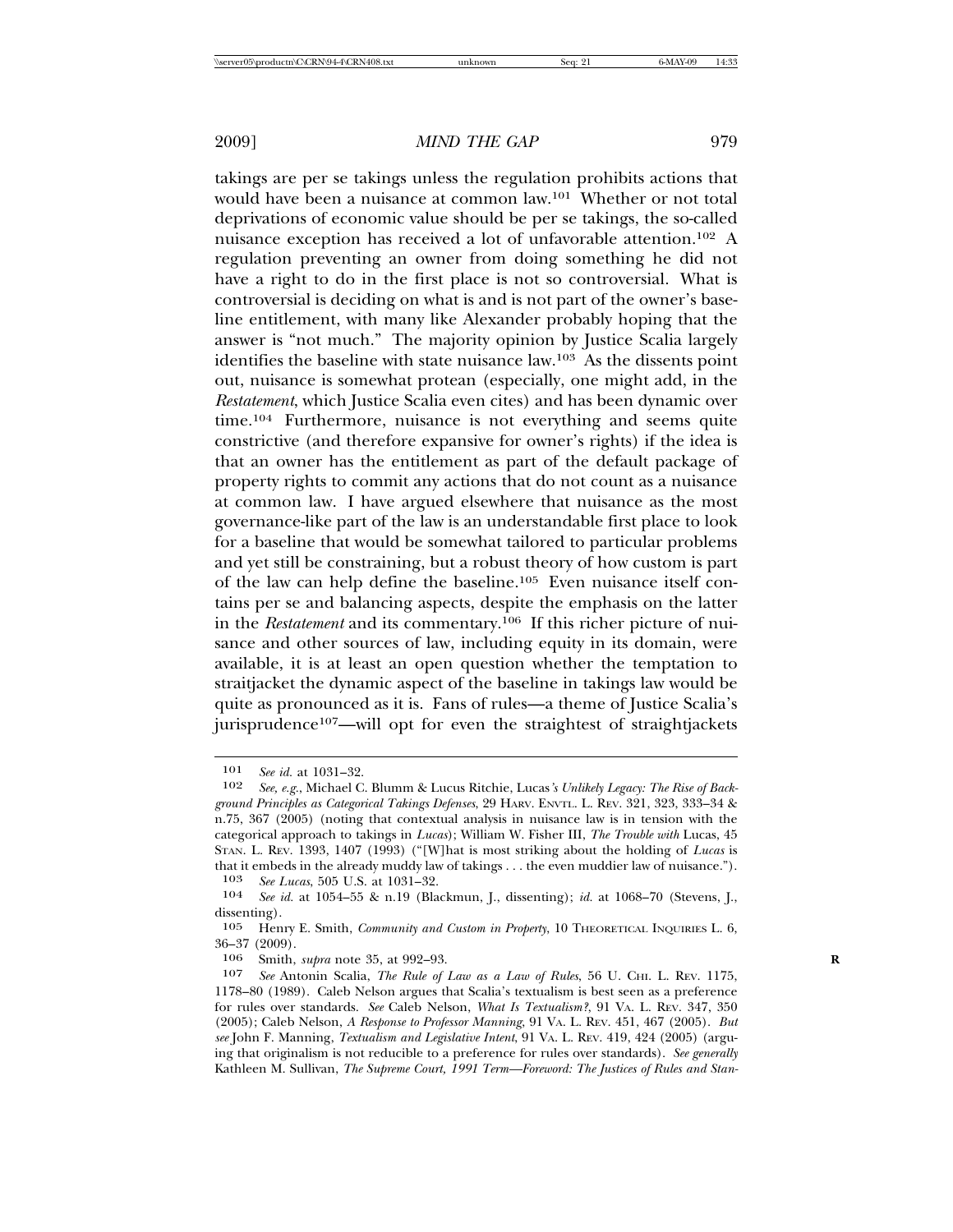when the alternative is leaving everything up for grabs. In property as elsewhere, some *ex ante* decision making about the degree to which we want to use rules and standards can give the proponents of stability some assurance at this meta-level so that sweeping super-formalist approaches are not as attractive.

Although it is far too large a topic for an essay like this one, I would like to suggest that the use of equity-style decision making, even in the service of social obligations and human flourishing, runs a similar danger. If these principles apply across the board, the tendency will be to weaken them not only where they are the most difficult to reconcile with the basic stability of the property system (the "core") but more uniformly. At least in theory, equity allowed a very strong approach to overreaching and strategic behavior by private parties but did so in a defined sphere. Equity acted in personam would not give a remedy if the law was adequate and relied heavily on how well informed the actors were (in terms of notice and good faith, for example).108 Whether these limits worked or not, I would argue that it is worth asking whether something similar could channel judicial intervention in the name of fairness and morality in order to increase and concentrate the firepower where it is most needed and where judges are really the solution rather than part of the problem.

#### IV

#### **APPLICATIONS**

Because I have argued that the compromises involved in the coreand-periphery, exclusion-and-governance approach to property involve empirical questions, it is worthwhile to consider some of Professor Alexander's examples. Because he eschews any up-front and across-the-board judgments, it is difficult to evaluate some of his applications,109 but I will argue that they are better handled under a regime that gives presumptive weight to owners' exclusion rights and to traditional legal categories than under his alternative.

At the outset, I take Alexander to be engaged in a mostly normative exercise. Otherwise, his characterization of the law is strange. The risk is a sort of casebook-ism in the approach to law: whatever is the maximum result in terms of overturning existing categories in favor of what can be characterized as social obligation forms the new outer contour of the law—no matter how atypical any of these results

dards, 106 HARV. L. REV. 24, 26-27 (1992) (explaining that politics might drive the distinction between rules and standards).

<sup>108</sup> *See* 1 DAN B. DOBBS, DOBBS LAW OF REMEDIES: DAMAGES-EQUITY-RESTITUTION § 2.3(2), at 77, § 2.5, at 123 (2d ed. 1993); SNELL's EQUITY 86-90, 95, 108-10 (John Mc-Ghee ed., 31st ed. 2005).

<sup>109</sup> Alexander *supra* note 1, at 776–777, 780–82, 794–96, 800–01, 804–810. **R**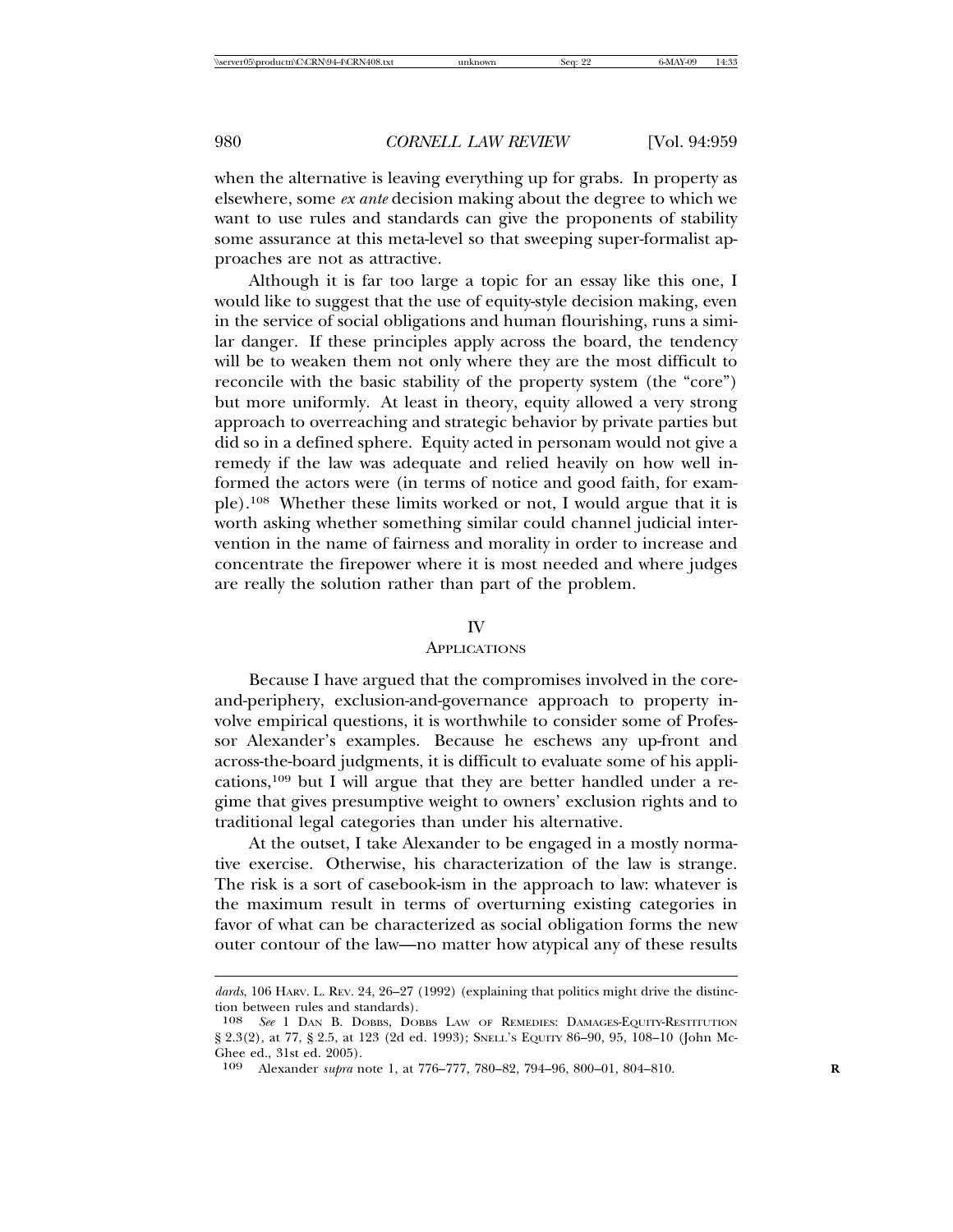may be. On this view, we have a one-way ratchet to increasing interventionism, with no brakes on the train. And if nothing is decided "up front and across the board" and in particular if owners' exclusion rights have no presumptive force, one's imagination is the only limit.

For example, Alexander cites the solar collector case of *Prah v. Maretti*<sup>110</sup> as an established contour of nuisance law.<sup>111</sup> This is far from being the case. *Prah* holds that that blocking a solar collector's access to sunlight is actionable as a nuisance,  $12$  but it is one of only two cases that show any openness to this possibility—the rest reject nuisance liability *per se*. 113 English common law doctrine of "ancient lights" gave landowners whose windows had unobstructed access to sunlight for a certain period (generally twenty years) $114$  a permanent easement, but this doctrine was firmly rejected in the United States.115 For one thing, it encourages those who would like to acquire an easement to build faster (less of a problem in a built-up country like England).116 The facts of *Prah* itself make one wonder if the owner of the solar collector built partly to preclude his neighbor's building

. . . .

114 *See* Fontainebleau Hotel Corp., 114 So. 2d at 359.

115 The court's statement in *Prah* that "American courts have not been as receptive to protecting a landowner's access to sunlight as the English courts," 321 N.W.2d at 188, is quite the understatement.

116 The concern about racing is closely related to the lack of notice of claims of a prescriptive easement to light. See *Stein v. Hauck*, 56 Ind. 65, 69–70 (1877), in which the court noted:

[T]he owner of open space may not know, and can not know of right, the internal arrangement of his neighbor's house; and may "stand by" while the invading claim, which is finally to embarrass, if not to destroy, the usefulness of his land, is gradually accruing against him, until it becomes a vested right, which he can not dispute.

. . . [I]f he knows that the right is accruing against him, he has no right of action against the person who enjoys his light or air, to prevent it, because he has not, and can not have, any exclusive property in the light or air which occupies his space; he has nothing, therefore, to do, except to stand by and lose his rights, or erect his obstruction within a given time, simply for the purpose of protecting what was already his own....

<sup>110</sup> 321 N.W.2d 182 (Wis. 1982). Alexander is not alone in considering the case important even though it is quite the outlier.

<sup>111</sup> Alexander, *supra* note 1, at 754.<br>112 391 N W 9d at 101

<sup>321</sup> N.W.2d at 191.

<sup>113</sup> The other is *Tenn v. 889 Associates, Ltd.*, 500 A.2d 366, 369 (N.H. 1985) (Souter, J.) (recognizing a nuisance claim for interfering with access to air and light). The more typical approach is exemplified by *Fontainebleau Hotel Corp. v. Forty-Five Twenty-Five, Inc.*, 114 So. 2d 357, 359 (Fla. Dist. Ct. App. 1959) (denying a legal right to the uninterrupted flow of air and light from a neighbor's land); *see also* WILLIAM B. STOEBUCK & DALE A. WHITMAN, THE LAW OF PROPERTY § 8.5, at 448 (3d ed. 2000) (citing *Fontainebleau Hotel Corp.* to show that courts typically do not recognize necessity easements for light and air).

<sup>. . .</sup> No one should stand in danger of unwittingly suffering burdens to be laid upon his property, nor be constantly compelled to guard against such an insidious invasion of his rights.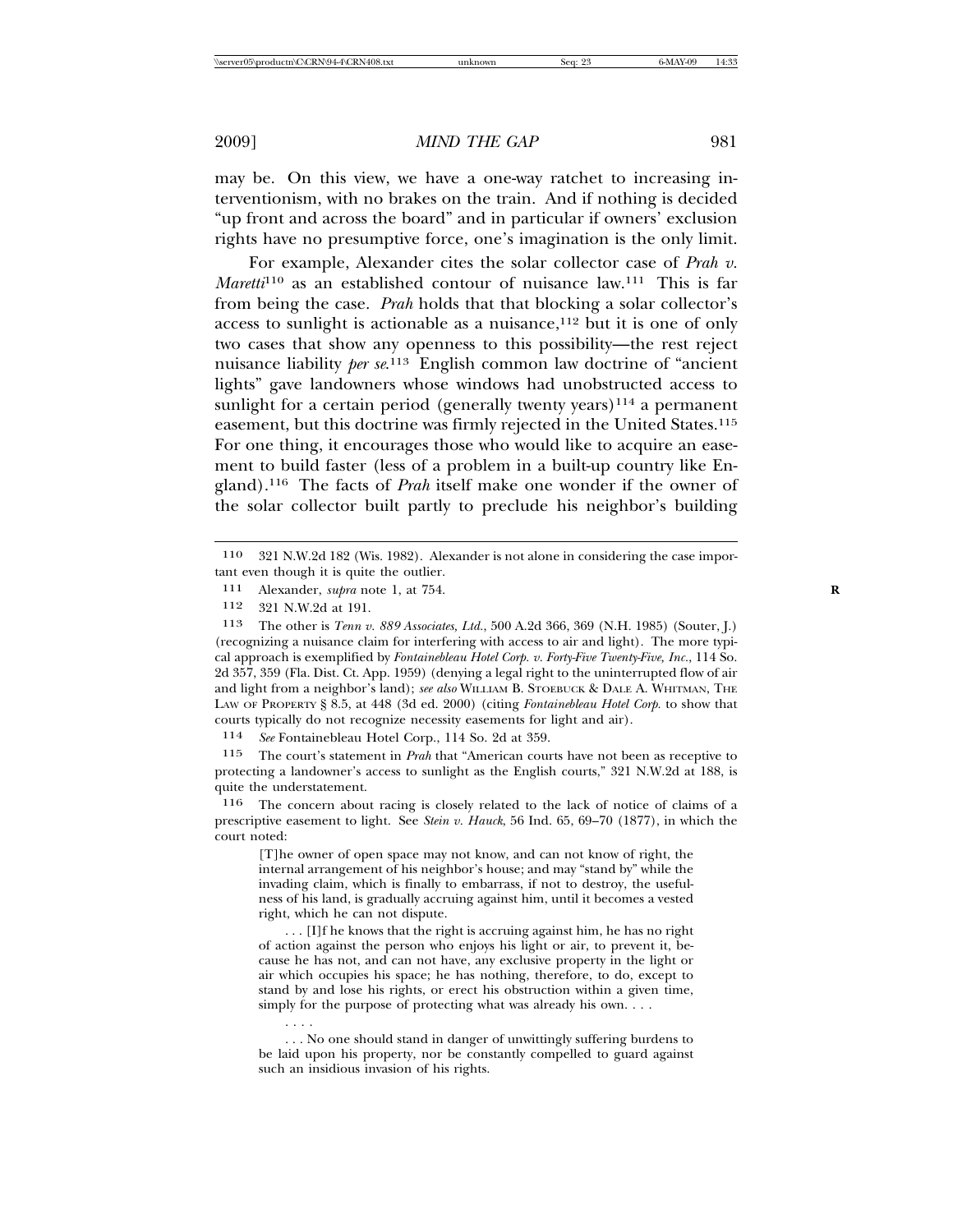plans.117 Where such behavioral responses fit into a theory of social obligation or human flourishing is unclear. Moreover, the whole class of "noninvasive" nuisances shares the problem of lack of notice to the duty holder;118 owners have little clue as to what *ex post* meritorious land use their neighbor will come along with that will cut into their right to build.119 The *Prah* court's invocation of protection for bargained-for easements for sunlight and prohibition of spite fences do not implicate these problems.<sup>120</sup> It is also unclear what happens when solar collectors come into conflict with redwoods trees as has happened recently in California.121 There a statute favors solar collectors, but cutting down redwoods seems problematic from an environmental point of view and led to subsequent non-retroactive legislation protecting preexisting redwoods that block solar panels. The traditional approach of requiring landowners who want an easement protecting their access to light to negotiate for it *ex ante* starts looking better and better no matter what view of flourishing one adopts.

What makes *Prah* particularly problematic is the rhetoric it uses in dismissing the traditional approach. The court treats the presumptive deference to owners as a relic of the nineteenth century.122 The only argument the court sees favoring this deference is an outmoded policy of favoring the development of land.123 This misconceives how property works and the role of the basic package of owner rights in furnishing the emergent properties of stability and coordination, with the court reflexively reaching for a legal realist conception of everything being constantly up for grabs. Like Alexander, the court sees the law's protection of landowners as ready at all times to give way to regulation, with the increasing importance of sunlight and the decreased importance of development (in the court's view) as justifying the result.124

Another exhibit in Alexander's gallery of social-obligation-inspired decisions partakes of this pernicious case-by-case ad hocery, even though, unlike *Prah*, it reaches the right result. In *State v. Shack*, the New Jersey Supreme Court held that aid workers seeking to visit

<sup>117</sup> 321 N.W.2d at 185 (noting that the owner of the solar collector built his home first and did not build in the center of the lot).<br> $\frac{118}{6}$  *Id at* 199 (Callow L dissenting) (no

Id. at 199 (Callow, J., dissenting) (noting that the record does not indicate whether the owner of the solar collector notified the defendant of the circumstances of the collector before the defendant purchased the property or sought protection for the collector before the defendant submitted building plans); Smith, *supra* note 35, at 996–97, 1016–18. **R**

<sup>119</sup> Smith, *supra* note 35, at 996–97, 1016–18; *see also Stein*, 56 Ind. at 69–70. **R**

<sup>120 321</sup> N.W.2d at 188–89.<br>121 Felicity Barringer. In C.

<sup>121</sup> Felicity Barringer, *In California Neighbors' Dispute, Officials Find It's Time to Speak for the Trees*, N.Y. TIMES, July 23, 2008, at A13.

<sup>122</sup> *Prah*, 321 N.W.2d at 189.

<sup>123</sup> *Id.* at 189–91.

<sup>124</sup> *Id.* at 189–90.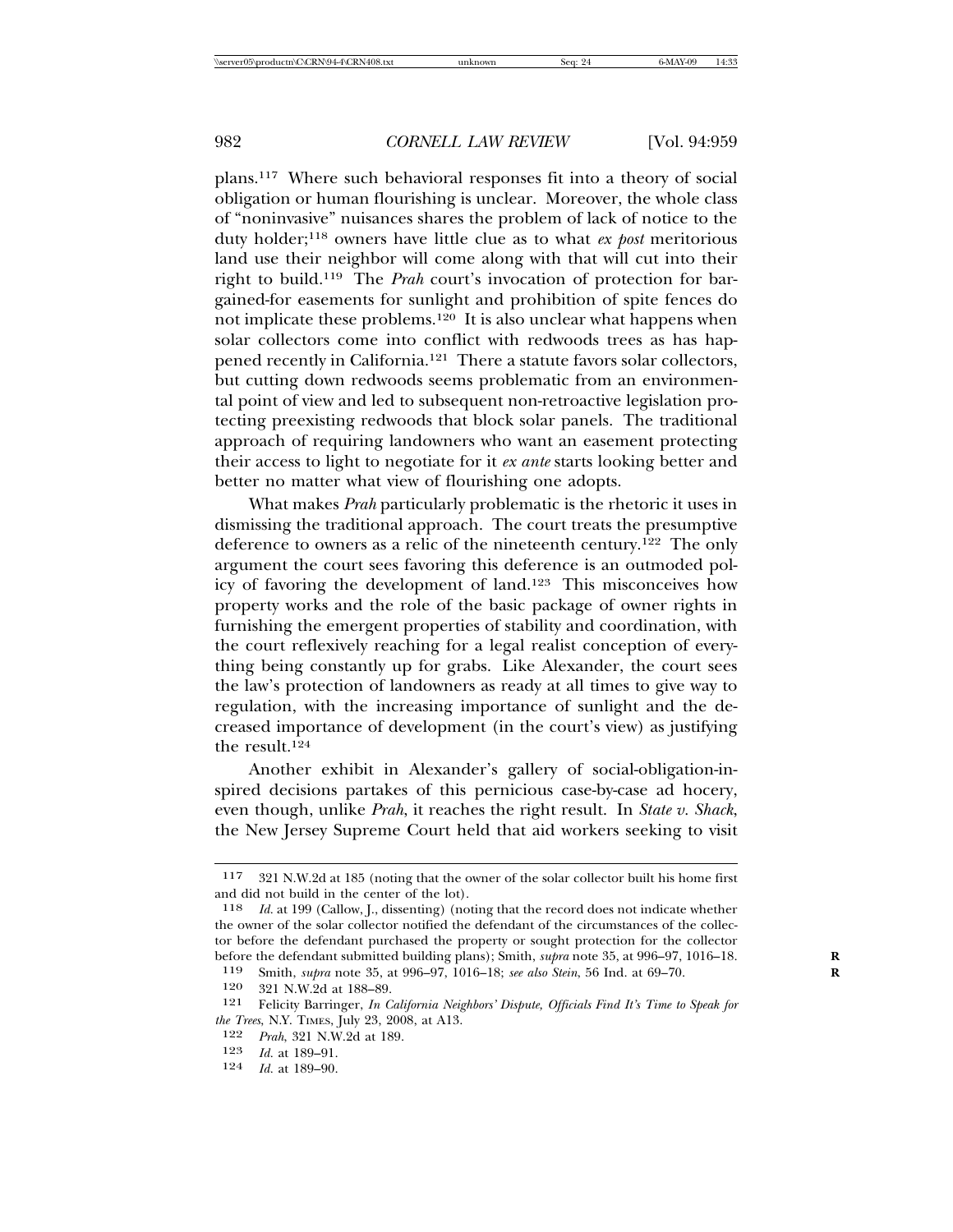migrant farm workers would not be trespassers if they visited workers who desired them as visitors, despite the farmer-landowners' objections.125 Nevertheless, the court declared that property serves human ends and came close to saying that it would evaluate all problems in a largely *ex post* manner with no presumptive weight for legal categories of any kind, much less owners' exclusion rights.126 The court realized it could have reached a similar result by holding that this was a landlord-tenant relationship and that the tenants had a right to receive guests.127 If need be, this could be taken as a mandatory rule (or a default rule subject to onerous requirements for contracting around).128 Perhaps more robust solutions to this problem are for legislatures, which can amend the trespass statute in the long run.129 Instead, in its most remarkable statement, the court declared that:

We see no profit in trying to decide upon a conventional category and then forcing the present subject into it. That approach would be artificial and distorting. The quest is for a fair adjustment of the competing needs of the parties, in the light of the realities of the relationship between the migrant worker and the operator of the housing facility.130

This is about as unlike the architecture of property as it can be, in terms of exclusion and governance, and a *numerus clausus* of categories in the interests of third-party information costs.131 Indeed, the *Shack* court gives zero weight to the informational and other advantages of legal categories like leases. When Alexander and others see *State v. Shack* as a paradigm of how to decide property cases, they are advocating removing any presumption in favor of owners' exclusion rights.132 It is hard to disagree that the common law has the resources to make public policy exceptions to trespass and the right to exclude more generally,<sup>133</sup> but the question is how many exceptions to make

<sup>125</sup> 277 A.2d 369, 374–75 (N.J. 1971).

<sup>126</sup> *Id.* at 372 ("Property rights serve human values. They are recognized to that end, and are limited by it. Title to real property cannot include dominion over the destiny of persons the owner permits to come upon the premises.").

<sup>127</sup> *Id.* at 373–74.

<sup>128</sup> In addition, a court of equity should deny a request for an injunction preventing such trespasses because of the landlord's overreaching behavior.

<sup>129</sup> 720 ILL. COMP. STAT. ANN. § 5/21-3(c) (West Supp. 2008) ("This Section [of the criminal trespass statute] does not apply to any person . . . invited by [a] migrant worker or other person so living on such land to visit him at the place he is so living upon the land.").<br> $130$  Shack 977 A 9d at 374 130 *Shack*, 277 A.2d at 374.

<sup>131</sup> *See* Thomas W. Merrill & Henry E. Smith, *Optimal Standardization in the Law of Property: The* Numerus Clausus *Principle*, 110 YALE L.J. 1, 4, 33 (2000).<br>132 See, e.g., JOSEPH WILLIAM SINGER, INTRODUCTION TO PROPER

See, e.g., JOSEPH WILLIAM SINGER, INTRODUCTION TO PROPERTY § 2.3.4, at 39 (2005) (identifying social need as a justification for intruding onto private property); Peñalver, *supra* note 3, at 883–84.<br> **R**<sub>133</sub> SINGER, *subra* no

SINGER, *supra* note 132, § 1.3.4, at 39 ("'Many privileges to intrude upon private land exist as a balance between the rights of the occupant to freedom from intrusion and the needs of society to impose reasonable burdens upon such land for the general wel-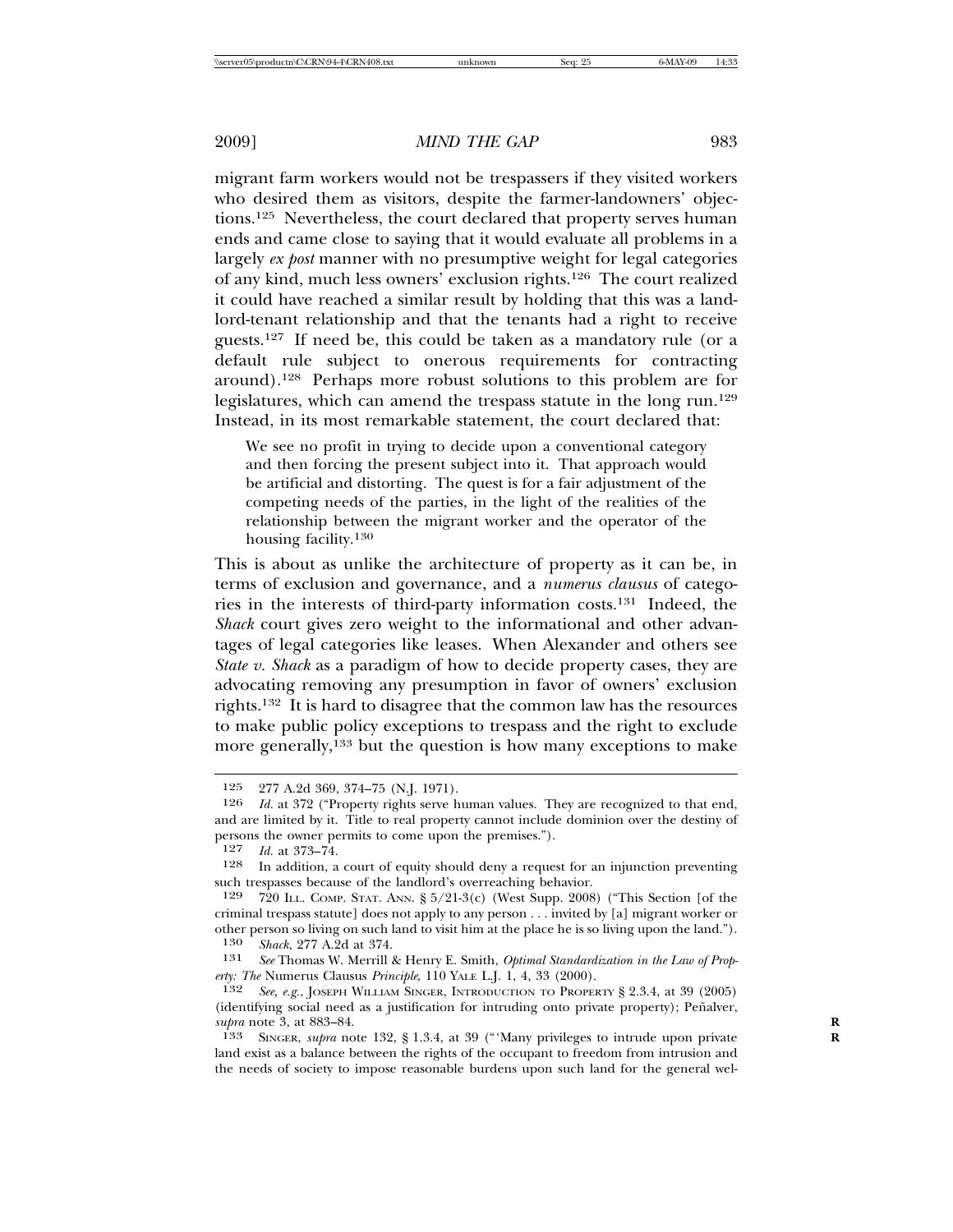given the presumption for the right to exclude. Using a generalized balancing test where ultimate ends are constantly in view, as the *Shack* court claimed it was doing, would be quite a startling innovation.

Again, one suspects that much of what is going on here—in the courts, not for Alexander—is a matter of rhetorical strategy. Life goes on much as it did before, partly because even the New Jersey Supreme Court does not take this approach literally. Landowners still do have some presumptive right, which is indirectly reflected in the New Jersey courts' caution in the leafletting cases. A private university that has a policy of openness cannot exclude a peaceful leafletter, but a commercial trade school can.134 If the New Jersey Supreme Court has developed a doctrine that owners who invite others onto their property cannot reasonably exclude others,135 this has the potential to make every invocation of the right to exclude a matter of *ex post* balancing, except in the case of hermits.<sup>136</sup> One wonders how it promotes human flourishing to mandate that casinos permit access to card counters unless the casino commission bans them.137 I for one would

fare.'" (quoting Clyde O. Martz, *Rights Incident to Possession of Land*, *in* VI-A AMERICAN LAW OF PROPERTY pt. 20, § 28.10, at 31 (A. James Casner ed., 1954))).

<sup>134</sup> *Compare* State v. Schmid, 423 A.2d 615, 630, 633 (N.J. 1980) (holding that a private university with a policy of open access cannot exclude peaceful leafletters), *with* State v. Guice, 621 A.2d 553, 554, 556 (N.J. Super. Ct. Law Div. 1993) (holding that a private trade school without a policy of open access can exclude individuals who intend to distribute political literature).<br>135 Schmid come

Schmid comes the closest to articulating a "test" for such a principle, requiring a court to consider: "(1) the nature, purposes, and primary use of such private property, generally, its 'normal' use, (2) the extent and nature of the public's invitation to use that property, and (3) the purpose of the expressional activity undertaken upon such property in relation to both the private and public use of the property." 423 A.2d at 630; *see also* Comm. for a Better Twin Rivers v. Twin Rivers Homeowners' Ass'n, 929 A.2d 1060, 1072–73 (N.J. 2007) (quoting and applying the *Schmid* standard to a common-interest community and finding no free-speech violation).

<sup>136</sup> It is worthwhile to note that New Jersey also defines "public accommodation" very broadly. *See* Dale v. Boy Scouts of Am., 734 A.2d 1196, 1210, 1218 (N.J. 1999) (describing the test for public accommodation and finding that the Boy Scouts is a place of public accommodation), *rev'd*, Boy Scouts of Am. v. Dale, 530 U.S. 640 (2000); Uston v. Resorts Int'l Hotel, Inc., 445 A.2d 370, 376 (N.J. 1982).

Uston, 445 A.2d at 376. Nor does the court's pro-card-counting result gain much support from the need to combat racial and other invidious discrimination. Besides being wildly untailored to fulfill that goal, we have laws that address discrimination more directly. Nor is the court's reasoning strengthened by its implication that the right of businesses to exclude customers has its origins in racial discrimination. *Id.* at 374 n.4. The history of the contours of public accommodations requirements is quite contested, *compare* A.K. Sandoval-Strausz, *Travelers, Strangers, and Jim Crow: Law, Public Accommodations, and Civil Rights in America*, 23 LAW & HIST. REV. 53, 62–74 (2005) (arguing that by mid-nineteenth century the common law imposed special duties to serve only on businesses that served travelers), *with* Joseph William Singer, *No Right to Exclude: Public Accommodations and Private Property*, 90 NW. U. L. REV. 1283, 1312–31 (1996) (contending that before the Civil War all businesses open to the public were subject to a duty to serve); *see generally* MERRILL & SMITH, supra note 31, at 445–47, but it is quite doubtful that the court (or Alexander) would be willing **R** to judge other laws, such as various labor regulations, on the original motivations of their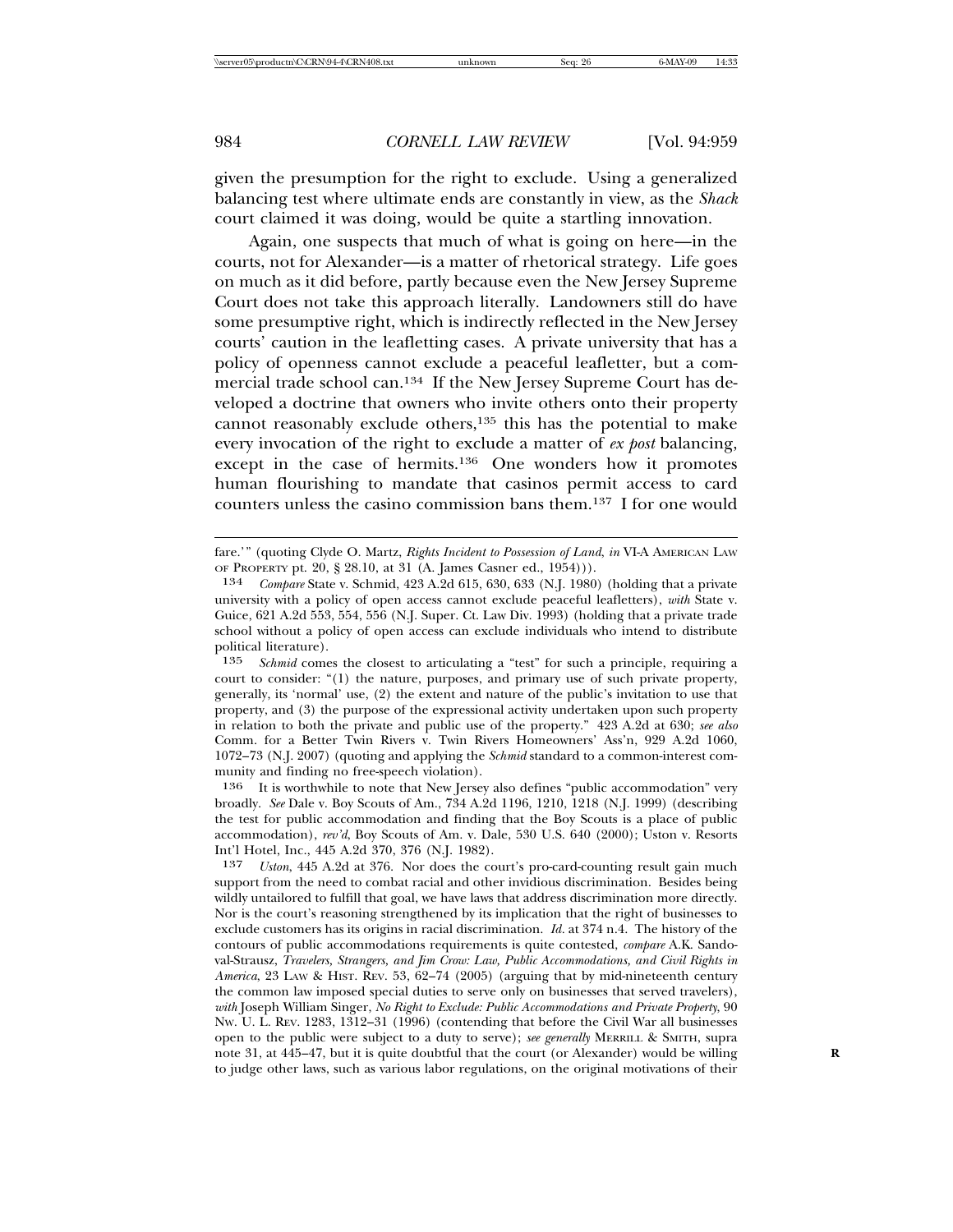allow casino owners to control that little patch of grass.138 Perhaps all this represents a fine sense of the balance of policy, but I suspect that the gravitational pull of the core property rights is doing a lot of unacknowledged work in cases like this. It is hard to say, and that is the problem.

The direct social-obligation theory also countenances some very dubious results from an environmental point of view. Alexander buys into the conventional wisdom too much when he gives hesitating approval to the decision in *Boomer v. Atlantic Cement Co.*139 From an *ex post* point of view—Alexander's preferred vantage point—it is true that an injunction to shut down a polluting factory looks wasteful and threatening to jobs. The New York Court of Appeals thus rejected the rule of almost automatic injunctions in pollution cases in favor of permanent damages.140 One might think that overcoming exclusion rights is the theme here rather than human flourishing because injunctions or damages are not the only options. I am at a loss as to why we have to accept that the plant was correctly located. Even if ultimately the landowners' rights to be free from pollution—part of their default package of rights—have to give way to economic progress and even if negotiating an easement would involve prohibitive transaction costs, there is little reason we could not require the cement company to justify itself to a public authority before building.141 Most statutes that allow private landowners to exercise a mini–eminent domain for access to roads or water require them to demonstrate *ex ante* that acquiring an easement by paying compensation (the liability rule) is in the public interest.142 Requiring a hearing in the *Boomer* situation before the company built the factory, at which the homeowners would have a right to appear and make the case that there are better sites for the plant, avoids this *ex post* dilemma and provides greater protection

proponents. *See, e.g.*, DAVID E. BERNSTEIN, ONLY ONE PLACE OF REDRESS: AFRICAN AMERI-CANS, LABOR REGULATIONS, AND THE COURTS FROM RECONSTRUCTION TO THE NEW DEAL (2001) (documenting purpose of racial exclusion behind a variety of early labor regulations).

<sup>138</sup> Running a casino, like most things, is harder than it looks. *See* Lawrence S. Ritter, *On the Fundamental Role of Transactions Costs in Monetary Theory: Two Illustrations from Casino Gambling*, 10 J. MONEY, CREDIT & BANKING 522, 524–28 (1978) (economic analysis of tradeoff between speed and losses from lack of change-making in context of casino betting).<br> $139 - 957$  N F 94.870 (NV, 1070): Alexander, subscribe 1, at 770, 80

<sup>139</sup> 257 N.E.2d 870 (N.Y. 1970); Alexander, *supra* note 1, at 779–80. **R**

<sup>140</sup> *Boomer*, 257 N.E.2d at 872–73.<br>141 Smith *subra* note 35 at 1037–

Smith, *supra* note 35, at 1037-45. Because of its access to raw materials and transportation on the Hudson River, the general Albany area contained cement plants; Atlantic Cement built its factory in an unzoned neighborhood filled with small houses and businesses owned by individuals unlikely to have any political influence. Daniel A. Farber, *The Story of* Boomer: *Pollution and the Common Law*, 32 ECOLOGY L.Q. 113, 115 (2005).<br>142 *See e.g.*, Wyo, Stat. Ann. 88 24-9-101, 24-9-103 (2007) (describing conditional

See, e.g., Wyo. STAT. ANN. §§ 24-9-101, 24-9-103 (2007) (describing conditions and procedures for applying for a private road, including "[a] specific statement as to why the land has no legally enforceable access").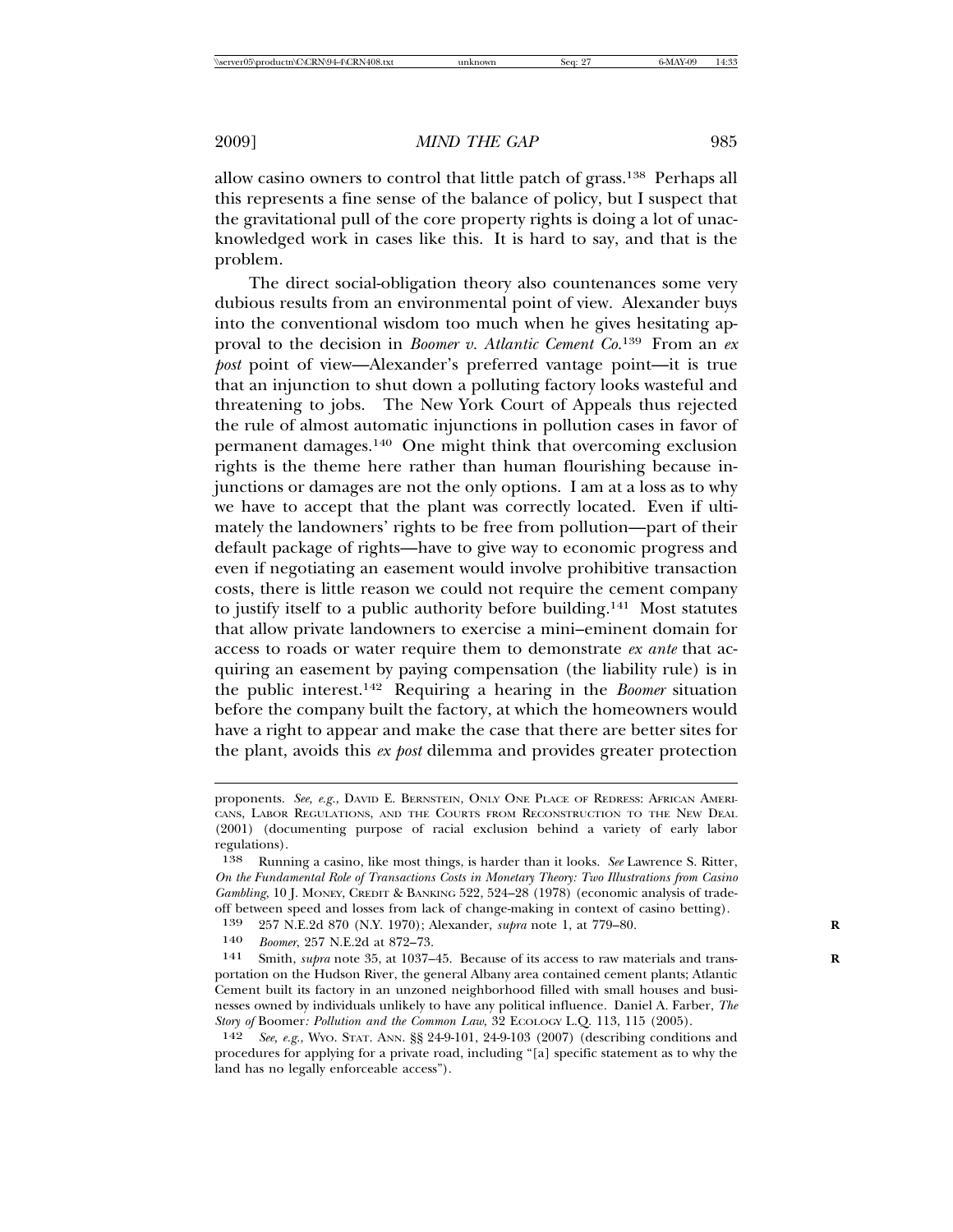for both the homeowners' default package of rights and the human flourishing it promotes—here rather directly, I might add. The point is that there is a wide array of mechanisms to serve the ends of human flourishing and weakening the residents' rights need not be done roughshod as in *Boomer*.

Alexander happily invokes the public trust and not surprisingly so. The public trust makes direct reference to certain interests important to the public, although these are traditionally narrow categories such as navigation and related uses.<sup>143</sup> Alexander taps into a recent line of scholarship and some case law that expands the public trust.<sup>144</sup> The interests protected are important, but the public trust does suffer from great indeterminacy and acts as a sword hanging over landowners, particularly in the context of water rights.145 But Alexander focuses on beach access. As is well known, there are multiple approaches to giving the public rights to access dry sand areas of beaches, but Alexander likes the public trust and the use to which the New Jersey Supreme Court (again) put it in the case of *Matthews v. Bay Head Improvement Association*. 146 As with historic preservation, it is not clear why even if public beaches are important to human flourishing governments shouldn't be required to compensate owners for taking them. The public trust avoids compensation by (re)defining the baseline of who owns what.147 Alexander invokes the pathbreaking work of Carol Rose on inherently public property, but Professor Rose herself is ambivalent about how far the comedy of the commons—the idea that some uses are better the more people engage in them extends to beaches or whether beachfront landowners should be compensated.148

Without wading too far into these waters, I would like to raise some questions as to how Alexander applies the social-obligation theory to this problem. Why put the burden on beachfront landowners instead of allowing people to sue localities for local beaches? Alexan-

<sup>143</sup> Alexandra B. Klass, *Modern Public Trust Principles: Recognizing Rights and Integrating Standards*, 82 NOTRE DAME L. REV. 699, 702, 706 (2006); Joseph L. Sax, *The Public Trust Doctrine on Natural Resource Law: Effective Judicial Intervention*, 68 MICH. L. REV. 471, 556 (1970).

<sup>144</sup> Alexander, *supra* note 1, at 802–04. **R**

<sup>145</sup> *See, e.g.*, Nat'l Audubon Soc'y v. Superior Court, 658 P.2d 709, 712, 732 (Cal. 1983) (holding that the public trust doctrine is an appropriate basis for an administrative decision to allocate water from an "imperiled" mountain lake).

<sup>146</sup> 471 A.2d 355, 369 (N.J. 1984) (holding that the public trust doctrine establishes an easement over "quasi-public lands" for public to access beach); Alexander, *supra* note 1, at **R**  $802 - 04.$ <br>147

<sup>147</sup> *See* James L. Huffman, *A Fish Out of Water: The Public Trust Doctrine in a Constitutional Democracy*, 19 ENVTL. L. 527, 532–34, 565–68 (1989); Klass, *supra* note 143, at 752–53; Bar- **R** ton H. Thompson, Jr., *Judicial Takings*, 76 VA. L. REV. 1449, 1507–08 (1990).

<sup>148</sup> Carol Rose, *The Comedy of the Commons: Custom, Commerce, and Inherently Public Property*, 53 U. CHI. L. REV. 711, 780–81 (1986).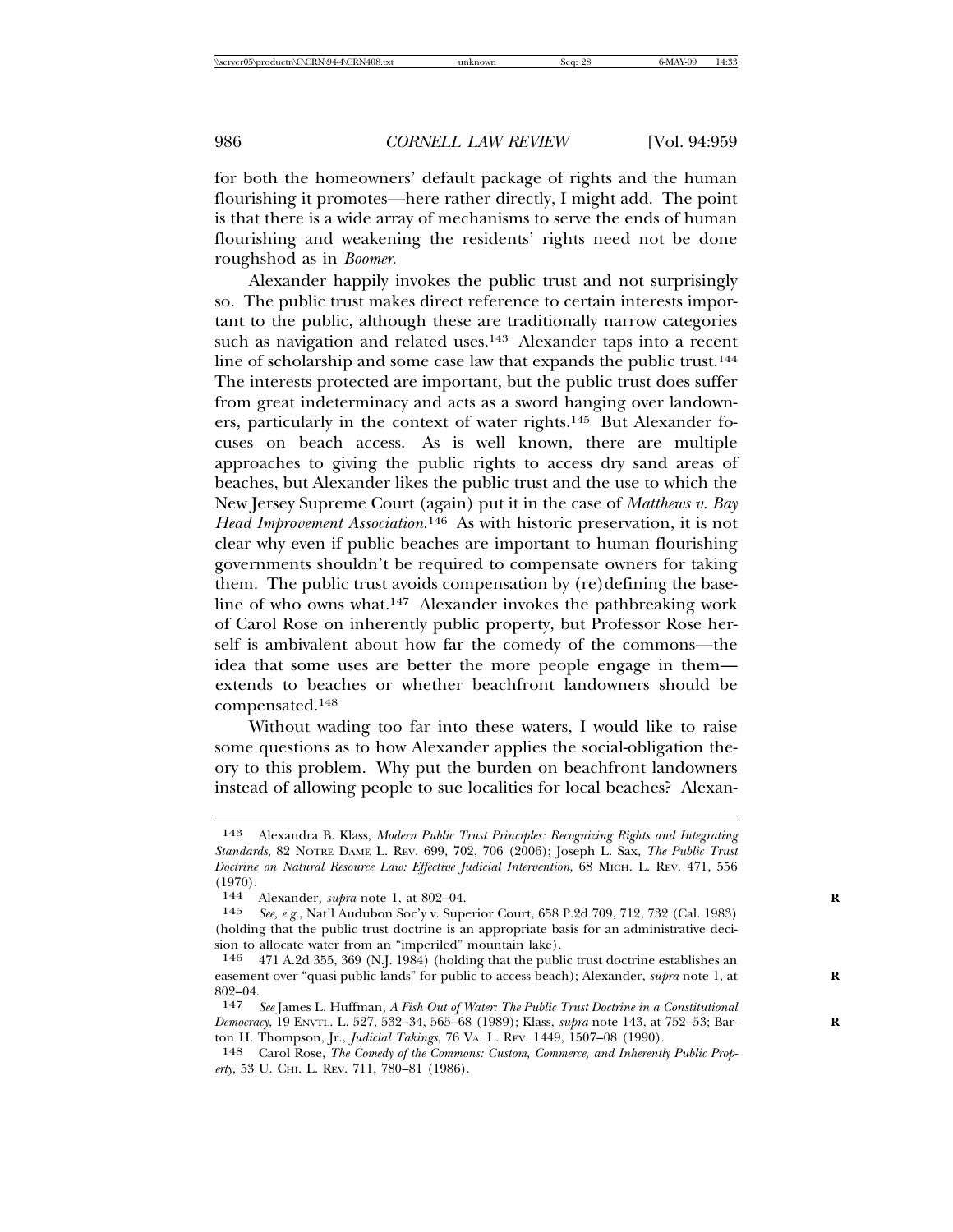der notes how planner Robert Moses built bridges too low to allow buses from cities to access beaches in order to keep poor people away from them.149 Why not let plaintiffs sue to enjoin such bridge construction in the future or even to sue now to have Robert Moses's bridges torn down? The bridges would not count as spite fences under current law because they serve a function other than the exclusionary one, but then why not "expand" this category? This would certainly send a message to future discriminatory public authorities. The bad motive makes them symbols of oppression, and it can be highly inequitable to allow government's misfeasance to create obligations in private landowners (unless they had some special force behind Moses's building program). Here as elsewhere we need a more global view to know about ultimate justice, but courts in a beach access case are not the best forum for resolving these questions, unless we already assume that owners are the ones who always need whacking.

Returning to the problem of behavioral responses I raised in connection with solar collectors, the incentives of mandating beach access because of a lack of public beaches can be problematic too.150 Interior landowners have an incentive to oppose public beaches because the courts will seize beachfront owners' property for the missing public beaches. This is perverse. This is one reason to allow at least compensation, but it also calls into question the specific in-kind quasicorrective justice view of the obligations of ownership where it is always the owner and his seemingly selfish exclusion rights that are the obstacle to social justice. Without more of a theory of why this larger context is irrelevant, it looks as if there is an "up-front and across-theboard" decision that landowners are always the problem.

Indeed, on the benefits side Alexander seems to slip generally into an up-front and across-the-board approach. Why is a public library an easy case in terms of human flourishing?151 One might say that it is easy as a "public use," but why is building a public library always the best way to promote human flourishing? Systematic land reform may well be better than ad hoc, *ex post* blessing of squatting, as Alexander suggests,152 but isn't this an *ex ante* across-the-board solution? Why is the achievement only of social obligation–style benefits permissible in a sweeping manner? Why aren't the benefits of stability to be achieved that way (especially when there is empirical evidence

<sup>149</sup> Alexander, *supra* note 1, at 805 n.234 (citing Langdon Winner, *Do Artifacts Have* **R** *Politics?*, 109 DAEDALUS 121, 123–24 (1980)).

<sup>150</sup> Alexander, *supra* note 1, at 804. **R**

<sup>151</sup> *Id.* at 781–82.

<sup>152</sup> *Id.* at 790–91.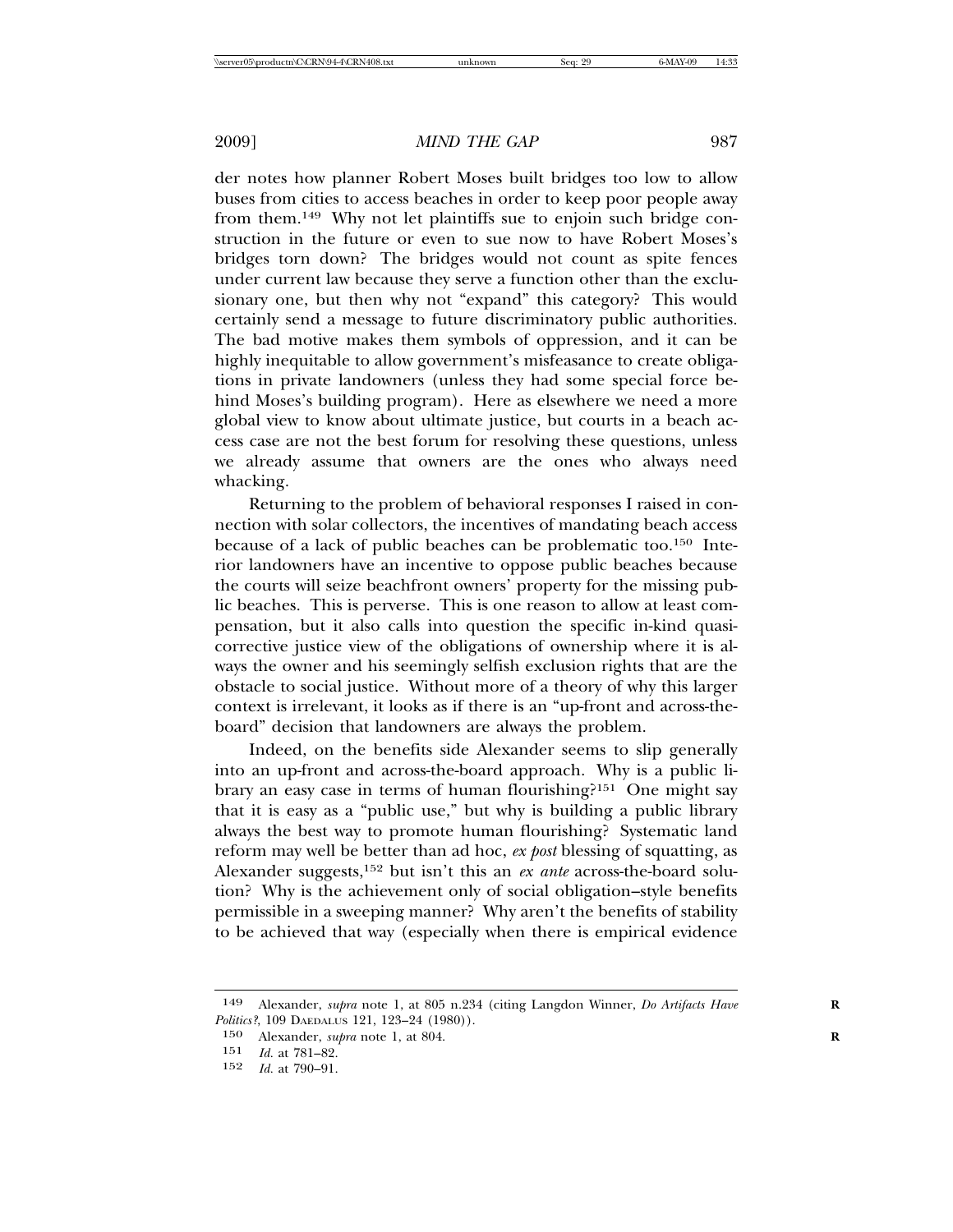that some package of stable property rights is beneficial)?153 *Ex ante* delegation to owners with a (rebuttable) presumption in favor of permitting them to exclude outsiders is part of the infrastructure for human flourishing and so should benefit from the preference for sweeping benefits (if there is one).

Alexander seems to have in mind a different corner of the takings jurisprudence in the background: the rate-setting cases.154 At various points in his article, he says that it is all right to override the owners' rights because they are getting a reasonable rate of return.155 This is a regulated-industries approach, and given the nightmarish quality of the rate-setting problem with its valuations and definitions of cost, it is hard to see why this should become a general model for ownership.<sup>156</sup> In an interconnected world, as opposed to a single industry characterized by natural monopoly, these rate-setting questions would balloon in number and difficulty (and would be about the least modular way imaginable to solve the problem). Indeed, falling into a rate-setting regulated industries vision is one of the least attractive and least realistic aspects of the U.S. Supreme Court's decision in *Penn Central*. 157 Generalizing it would lead to all the problems of opportunism and uncertainty that I argue would bedevil the large-scale use of liability rules in property law.158

#### **CONCLUSION**

Alexander's theory is another chapter in the long history of legal realism. He is right that much of law and economics is too one dimensional at the level of ends. But he does not carry the critique far enough. Like legal realism and law and economics, his theory is too homogeneous in not distinguishing enough between ends and means. The structure of property in terms of a core and periphery, or exclusion and governance, is no accident and constitutes no denial of his

<sup>153</sup> *See, e.g.*, Acemoglu et al., *supra* note 63, at 1395 (concluding that European colonial **R** settlements with secure property-rights systems developed stronger economies than settlements with extractive institutional arrangements); Simon Johnson et al., *Property Rights and Finance*, 92 AM. ECON. REV. 1335, 1354 (2002) (finding, based on a study of post-communist nations, that lesser property rights protections cause firms to reinvest in the market at a lower rate); Paul G. Mahoney, *The Common Law and Economic Growth: Hayek Might Be Right*, 30 J. LEGAL STUD. 503, 523 (2001) (presenting findings suggesting that common law countries experience higher growth than civil law countries through greater security of contract and property rights).

<sup>154</sup> *See, e.g.*, Duquesne Light Co. v Barasch, 488 U.S. 299, 301–02 (1989) (holding that a Pennsylvania law preventing electricity providers from setting utility rates to reflect investments in as-yet-unused plant did not violate the Takings Clause of the Fifth Amendment). 155 *See ,e.g.*, Alexander, *supra* note 1, at 794–95. **R**

<sup>156</sup> *See* Duquesne Light Co., 488 U.S. at 314 ("The economic judgments required in

rate proceedings are often hopelessly complex . . . .").

<sup>157</sup> Penn Cent. Transp. Co. v. N.Y. City, 438 U.S. 104, 121 n.23, 136 (1978).

<sup>158</sup> Smith, *supra* note 43, Part III.